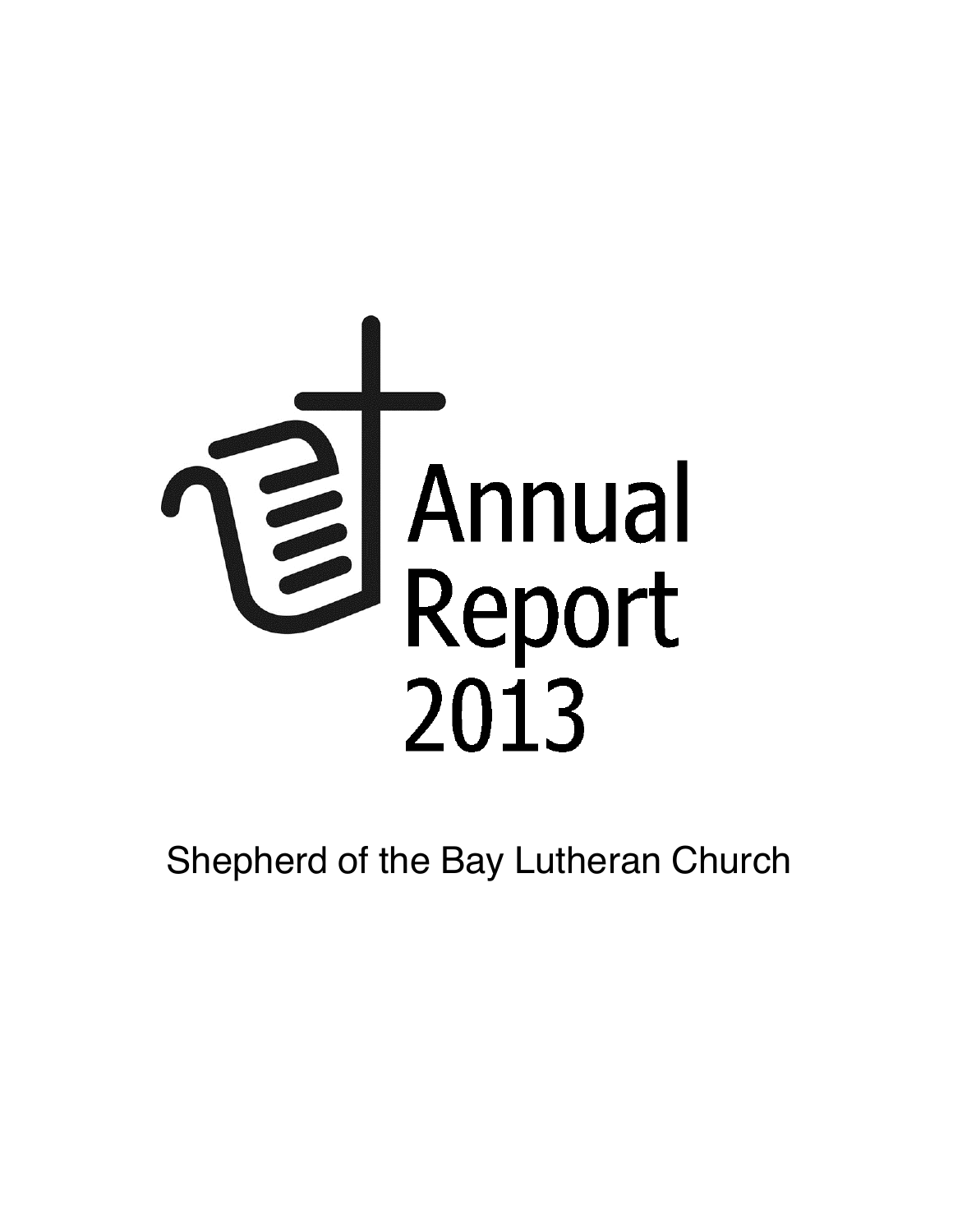## ANNUAL MEETING SHEPHERD OF THE BAY LUTHERAN CHURCH January 26, 2014

| <b>CONTENTS</b>                                               | <b>PAGE</b>    |
|---------------------------------------------------------------|----------------|
| Shepherd of the Bay Lutheran Church Annual Mtg Minutes - 2013 | $\overline{2}$ |
| Shepherd of the Bay Lutheran Church Annual Mtg Minutes - 2012 | 3              |
| Pastor's Letter                                               | $\overline{4}$ |
| 2013 Council President's Letter                               | 5              |
| Youth & Family Ministry                                       | 6 & 7          |
| Sunday School (includes statistical report)                   | 8              |
| <b>Vacation Bible School</b>                                  | 9              |
| <b>Bridges</b>                                                | 9              |
| <b>Music Ministry</b>                                         | 10 & 11        |
| <b>Worship and Music Committee</b>                            | 12             |
| <b>WELCA (Women's Organization)</b>                           | 13,14, & 15    |
| <b>WELCA Financial Report</b>                                 | 16             |
| <b>Church Library</b>                                         | 17             |
| <b>Building and Grounds Committee</b>                         | 17             |
| <b>Health &amp; Wellness Ministry</b>                         | 18             |
| <b>Parish Nurse</b>                                           | 18             |
| <b>Caring Shepherds</b>                                       | 19             |
| Social 6                                                      | 19             |
| <b>Stephen Ministry</b>                                       | 20             |
| <b>Balance Sheet</b>                                          | 21             |
| <b>Revenue Statement</b>                                      | 22             |
| Proposed Budget - 2014                                        | 22             |
| <b>Benevolence Payments</b>                                   | 23             |
| <b>Endowment Fund</b>                                         | 24             |
| Audit Report of 2013                                          | 25             |
| <b>Report of Membership</b>                                   | 26             |
| <b>Worship Life</b>                                           | 26             |
| <b>Statistical Report</b>                                     | 26             |
| Pastoral Acts - 2013                                          | 26             |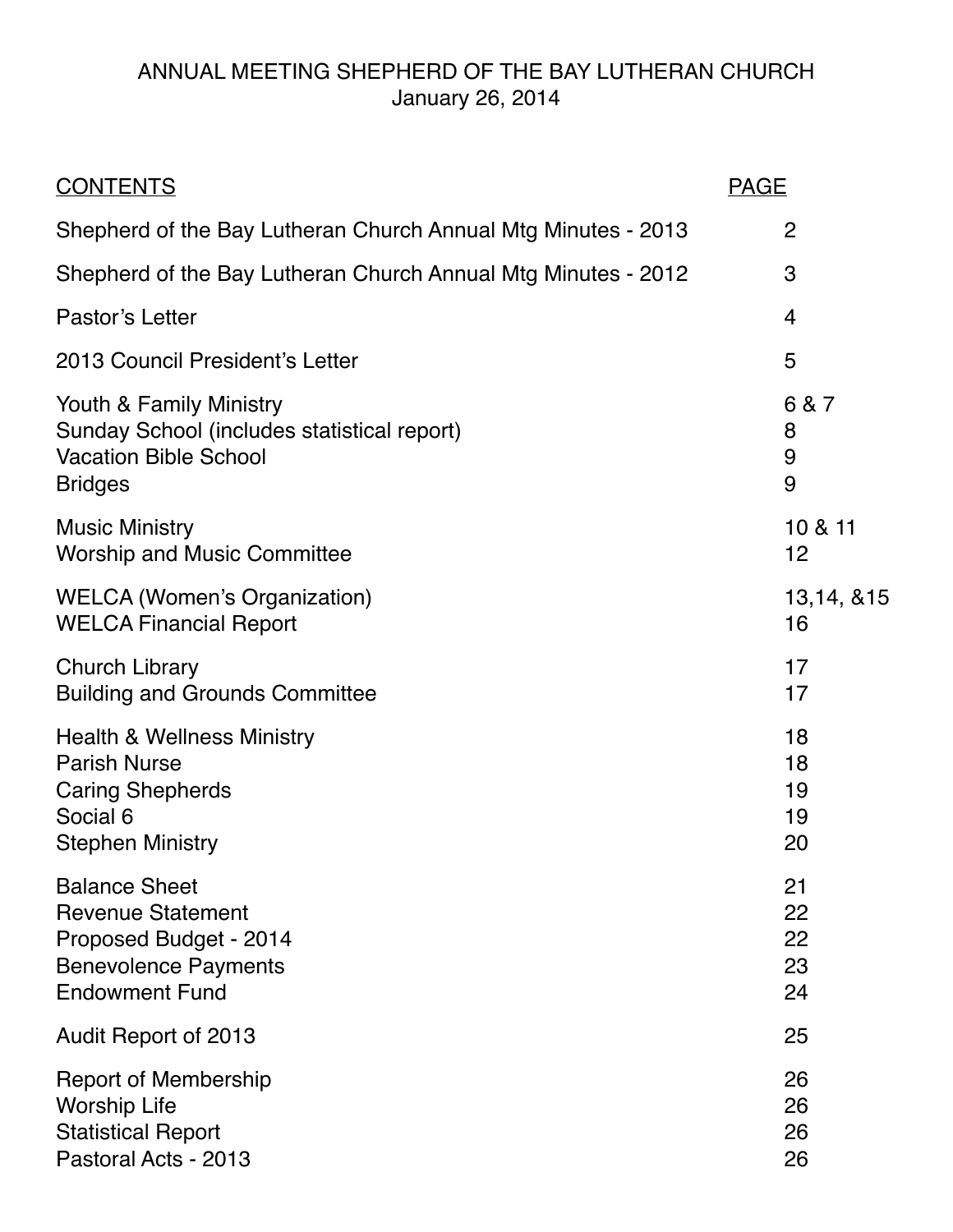## **Shepherd of the Bay Annual Meeting January 27, 2013**

Present: Members of the congregation and council members

Meeting called to order by Council President, Lawrie Kull at 10:00am

Pastor Foster opened the meeting in prayer.

The minutes from 2012 were included in the Annual report, but inadvertently overlooked so there was no official approval of the minutes.

The Treasurer's report given by Ron Hupe reported that the giving for December 2012 was up from budget along with an increase in Debt Reduction income. There was a P & L excess of approximately \$43,867 for 2012 so the distribution went to the 2013 budget, Reformation, Laotion Ministry, Pay Mission receipts including local missions, Pastoral transition, and year-end bonuses due to no salary increase in the past four years. A motion to accept the 2012 Financial report was made by Greg Casperson, Second by Jim Nelson. Motion carried. A motion made by Dan Farwell to approve the Missions Payment with a second from Wally Brandt. Motion carried.

The nominating committee report was given by John Skogsbakken. A Thank you to Frank Weber was given for his years of service on the Council. Those staying on the Church Council are Ken Bergner, Judi Nelson, Bill Henning, Barb MacDonald, Ron Hupe and Cathy Mangan.

Those nominated for a second term were Alicia Kropuenske, Stan Whiteman and Lawrie Kull. Mary Kay Shumway was nominated for a first term. No other nominations from the floor for additions. Motion made by Clint Robison, second by Greg Casperson. Motion carried.

Committee Recommendations: John Skogsbakken for Scholarship committee, Werner Krause for Endowment Committee, Scott Schultz & Al Strack for Audit Committee and Marilyn Peterson for the Nominating Committee. Those nominated were unanimously elected with a motion by Diane Overby and second by Bunny Sheahen. Motion carried.

The Budget for 2013 was presented by Treasurer Ron Hupe. The total income budget is set at \$505,844 which is slightly lower than the actual income from 2012 of \$528,377. The budget is based on pledges and reasonable expectations for giving. The budget also includes a 2% pay raise for staff for 2013. A motion made by Stan Whiteman to accept the proposed 2013 budget with a second from Rita Brandt. Motion carried.

President Lawrie Kull thanked the congregation and the council for their work this past year.

Pastor Foster addressed the congregation regarding his upcoming retirement and he thanked the congregation for their support.

A motion to adjourn the 2013 Annual Meeting made by Clint Robinson, second by Ron Howard. Motion carried.

Pastor Foster closed the meeting with the Lord's Prayer and the congregation sang, "This my Church shall be." Respectfully submitted,

Alicia Kropuenske, Secretary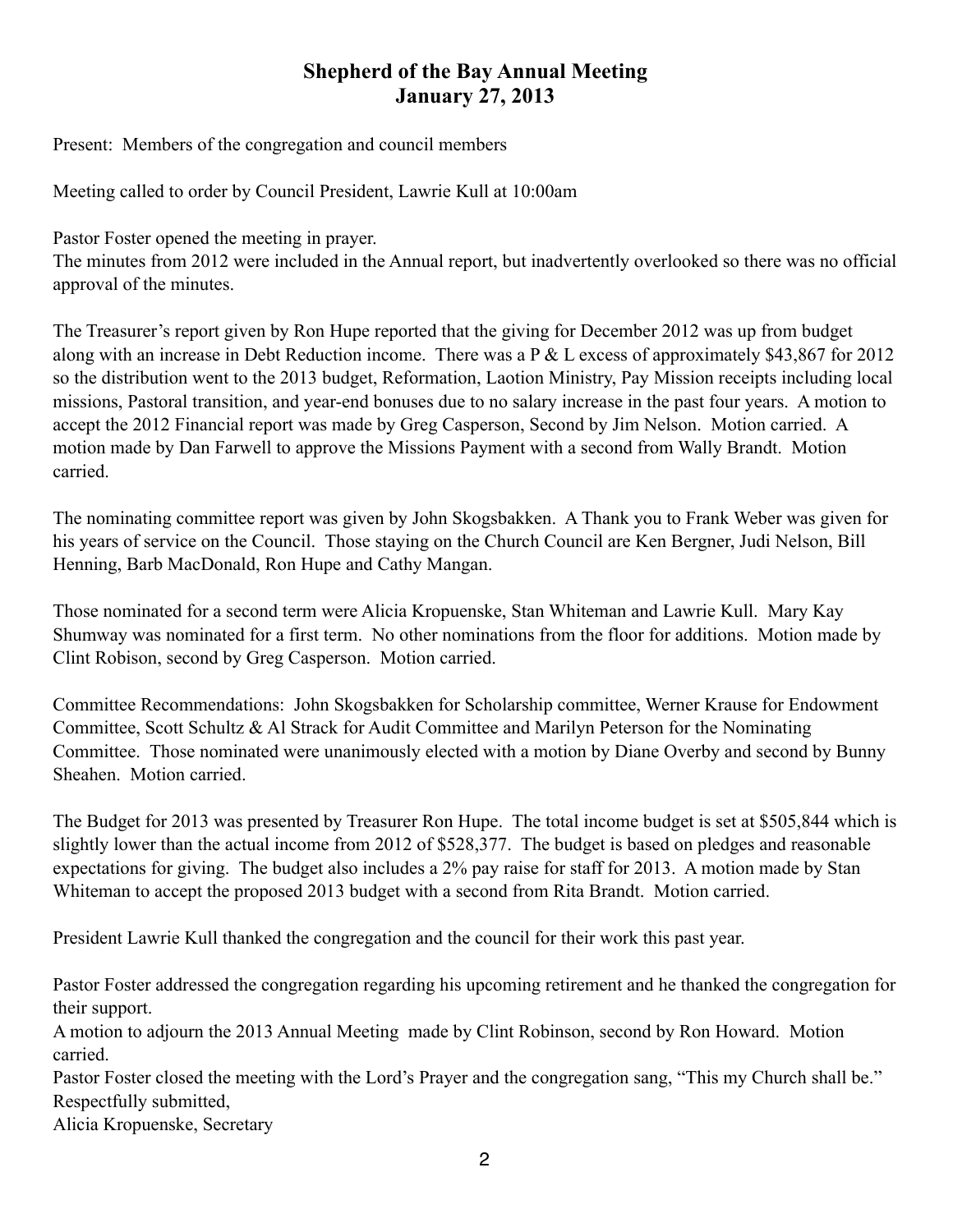#### **Shepherd of the Bay Annual Meeting January 29, 2012**

Present: Members of the congregation and council members

Meeting called to order by Council President, Frank Weber at 10:00a.m. thanking those present.

Pastor Foster opened the meeting in prayer.

Approval of the 2011 Minutes: Approved by Don Luker seconded by Wally Brandt. Motion carried.

Treasurer's Report given by Ron Hupe stated that December 2011 giving was one of the best months on record. We are able to give a bonus to the staff due to lack of raises the past 3 years. Monies will also be paid out to several different non profits and missions. A motion made by Don Pardonner to approve treasurer's report, seconded by George Cobb. Motion carried

Budget for 2012 was presented by treasurer Ron Hupe. The total income budget is set at \$511,050 which is slightly lower than the actual 2011 income of \$536,732. The budget is based on pledges and reasonable expectations for giving. We will be using a surplus transfer from 2011 to help ease the underpayment of pledges. A motion to accept the 2012 budget came from Greg Casperson and seconded by Lawrie Kull. Motion carried.

The Nominating Committee report was given by George Cobb. Thanks to Rita Brandt and Sandy Synnes for finishing their terms on the Church Council.

Those staying on the Church Council are: Frank Weber, Lawrie Kull, Stan Whiteman, Ron Hupe, Ken Bergner, Alicia Kropuenske, Bill Henning and Cathy Mangan.

Those nominated for Council positions are Judith Nelson and Barbara MacDonald. No further nominations from the floor for additions. Motion made by Dick Burress, seconded by Sue Daubner. Motion Carried.

Committee Recommendations: Scott Schultz for Audit Committee, Sharon Cobb for Scholarship Committee, Bill Matson & Linda Zielke for Endowment Committee and John Skogsbakken for the Nominating Committee. Those nominated were unanimously elected with a motion by Tom MacDonald and seconded by Donna Henning. Motion Carried.

Pastor Foster thanked the Congregation for their support. He was also grateful for an easy transition with the Parish Nurse position and extra help with the music ministry this past year. Please prayerfully remember the church in the upcoming year with service and ministry.

We concluded the meeting with the Lord's Prayer.

Meeting adjourned by President Frank Weber.

Respectively Submitted, Alicia Kropuenske Secretary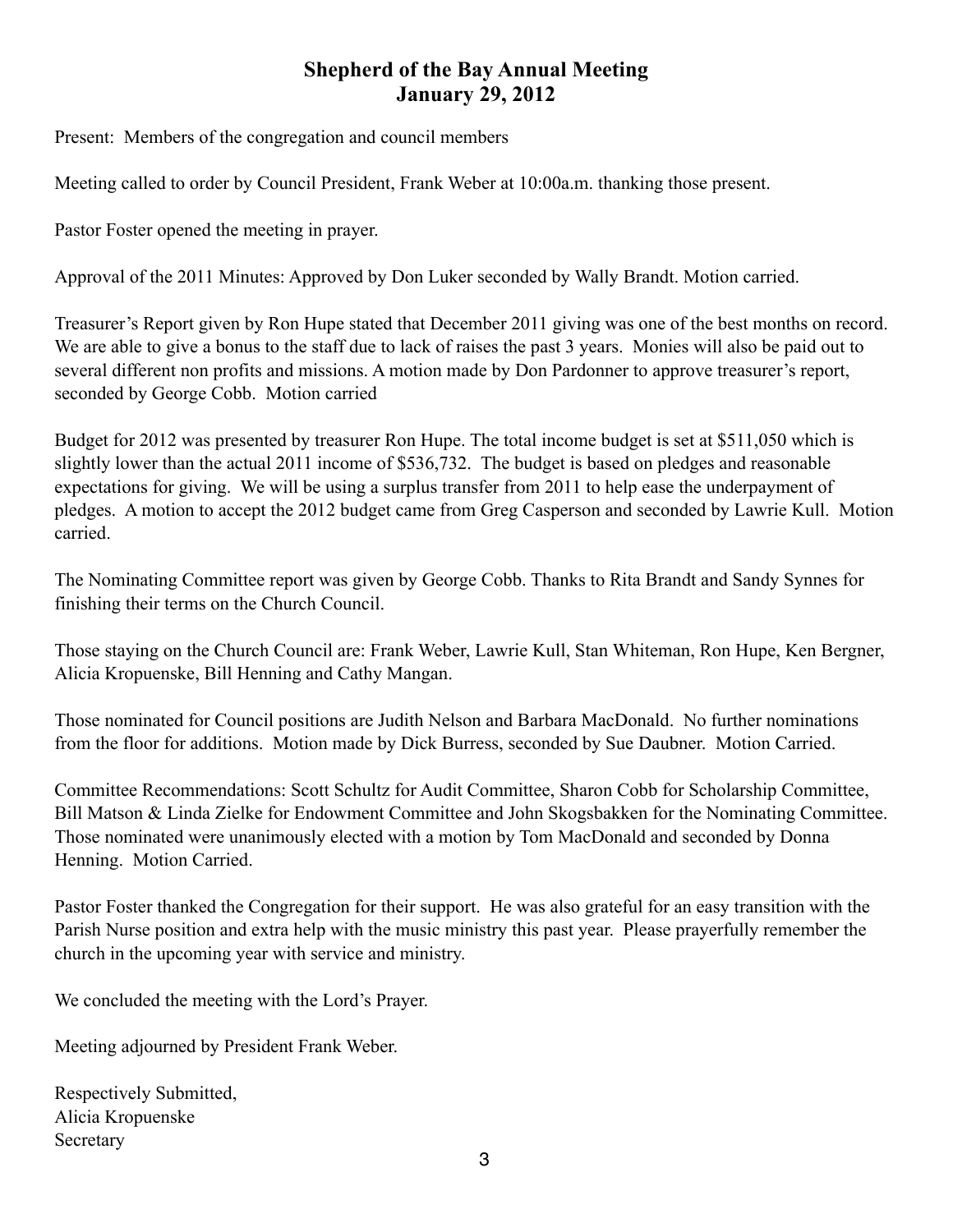## **Pastor's Letter -**

#### The Reports of My Death Have Been Greatly Exaggerated or Why I Am NOT Ready to Retire Yet

I have many pastor friends over the years who have spent time sharing with me how much they dislike or are frustrated with their congregations. If the complaints get too frequent, I tell the pastor that I think he should be looking either to get a new congregation or retire from ministry early. My reason is simple. To be a parish pastor you not only have to love God but also love the people whom you serve. Yes we are called by Jesus to love our enemies, but it is really hard to put in the time and effort that it takes to be a pastor if you actively dislike your members.

That's why I have the really strange title for my thoughts in this annual report. The first line is, of course, from Mark Twain when his death was mistakenly reported (it was his less famous cousin who died). The second line comes from a problem I have been trying to deal with this year. Since it is impossible to hide my age (I'll be 65 in April), and since I want to be honest with the congregation, I have shared with the council and members who have asked that I am planning to retire in the summer of 2015 after I turn 66 and can receive full Social Security. However, Door County being what it is, I have had to explain to any number of people, "No, I am not retiring yet. Yes, I am going to be around for over a year and a half."

But the real reason I am not retiring yet is simply I enjoy my work too much and I love my members too much. Unlike my unhappy fellow pastors, I have always felt that it is a joy and privilege to serve you. As a matter of fact, I enjoy it so much that I realize that the transition to not being a pastor is going to be difficult. Yes there are frustrations as there are in any aspect of life. Stewardship should be easier in the kind of community in which we live. Getting volunteers can be a real pain.

Yet when I think back over the 24+ years and look forward to my last two years the over riding emotion is joy. I have been so blessed. I have been blessed with a wonderful collection of staff and support people. They are so responsible and so creative that most of the time I simply bask in the light of their success. I have been blessed with lay people who have taken ownership of so many aspects of the church life that I don't have to even think twice about whether or not something is going to get done. This has allowed me to concentrate on the elements of parish ministry that I both enjoy and have some talent in. That's what makes it so much fun to come to work each day.

There is, however, another group of people I wish to thank. I suppose most would call them "ordinary members." That's too bland however. They are in fact extra ordinary members. They the quiet people who show up week after week. They get their pledges in on time. They bring bars for a funeral. They help with a Bridges event. They invite their new next door neighbor to church. They pray and hope. They sin and ask for forgiveness. They are ignored by the world and cherished by God.

And they are the reason I am not yet ready to retire!

Your Pastor, Bruce Foster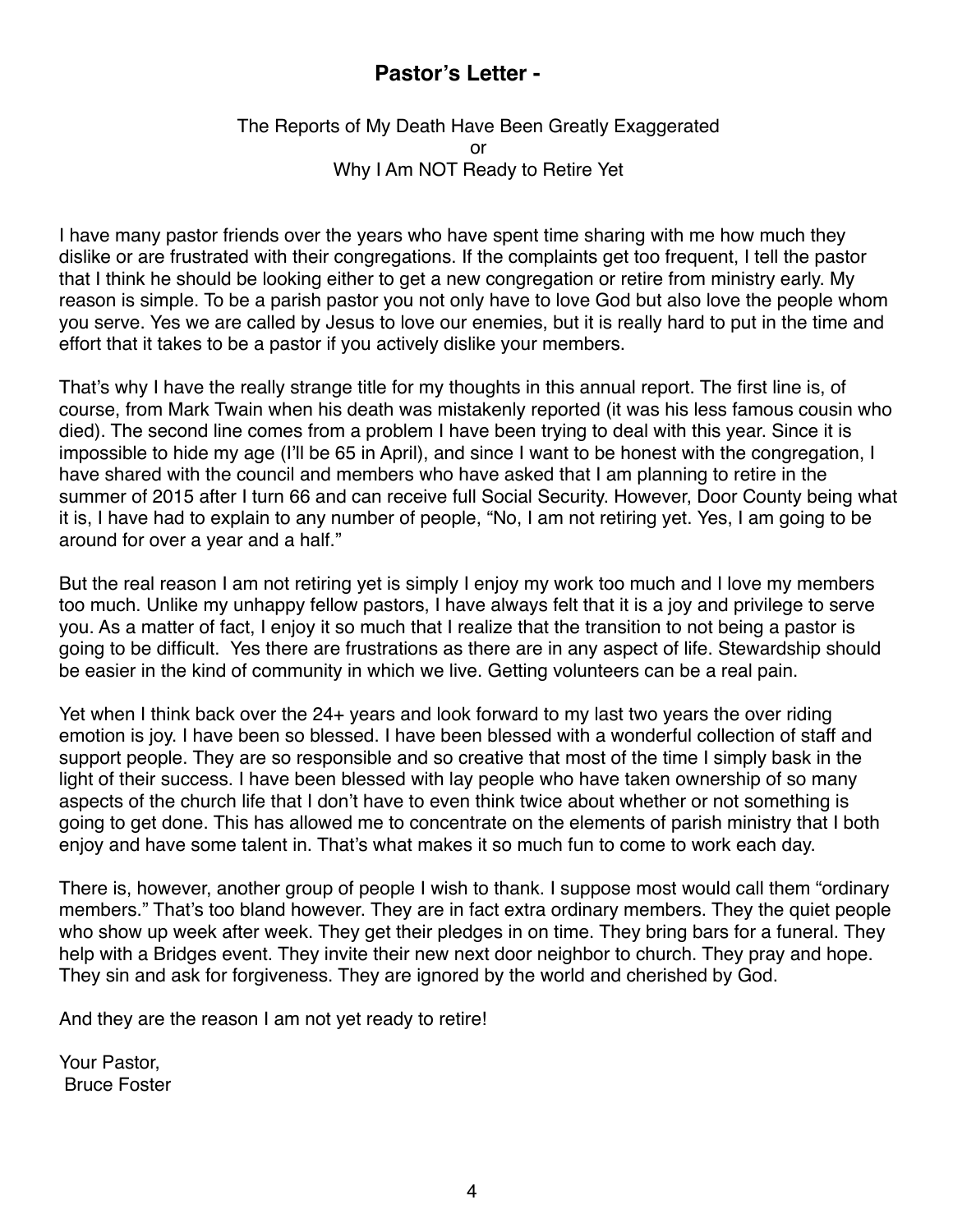## **Council President's Letter for 2013**

On behalf of the Church Council, this letter to members focuses on the ministry and financial condition of Shepherd of the Bay. The ministry is active and far-reaching serving members and the community, plus supporting numerous mission and out-reach projects. I urge you to read the reports of the various activities and accomplishments of your church. Your Church Council is pleased with the results.

From a financial perspective we are grateful that at year end members came forward to support their church enabling 2013 to close with a positive balance. Your Finance Committee has developed and the Council has approved a balanced and conservative budget for 2014.

From my perspective two Council agenda items stood out this year. Your Council had the opportunity in our mortgage agreement to re-negotiate the interest rate with Thrivent. Insurance quotes were sought from several financial institutions. Thrivent reduced our interest rate 1 ¼ percent which reduces mortgage costs to our church, shortens the duration of our loan and more closely matches member's pledges to debt retirement.

The other agenda item that stood out at a number of our Council meetings was Pastor Foster discussing his philosophy and approach as it pertains to various church functions such as membership, stewardship, budgeting and worship to mention a few. The purpose was to develop a greater understanding of his role as your Council prepares for seeking a new minister upon his retirement in 2015.

As you read the reports you will note the breadth of talents in our dedicated staff and volunteers is outstanding. As you visit with these individuals thank them for making Shepherd of the Bay a special place to worship!

Sincerely, Lawrie Kull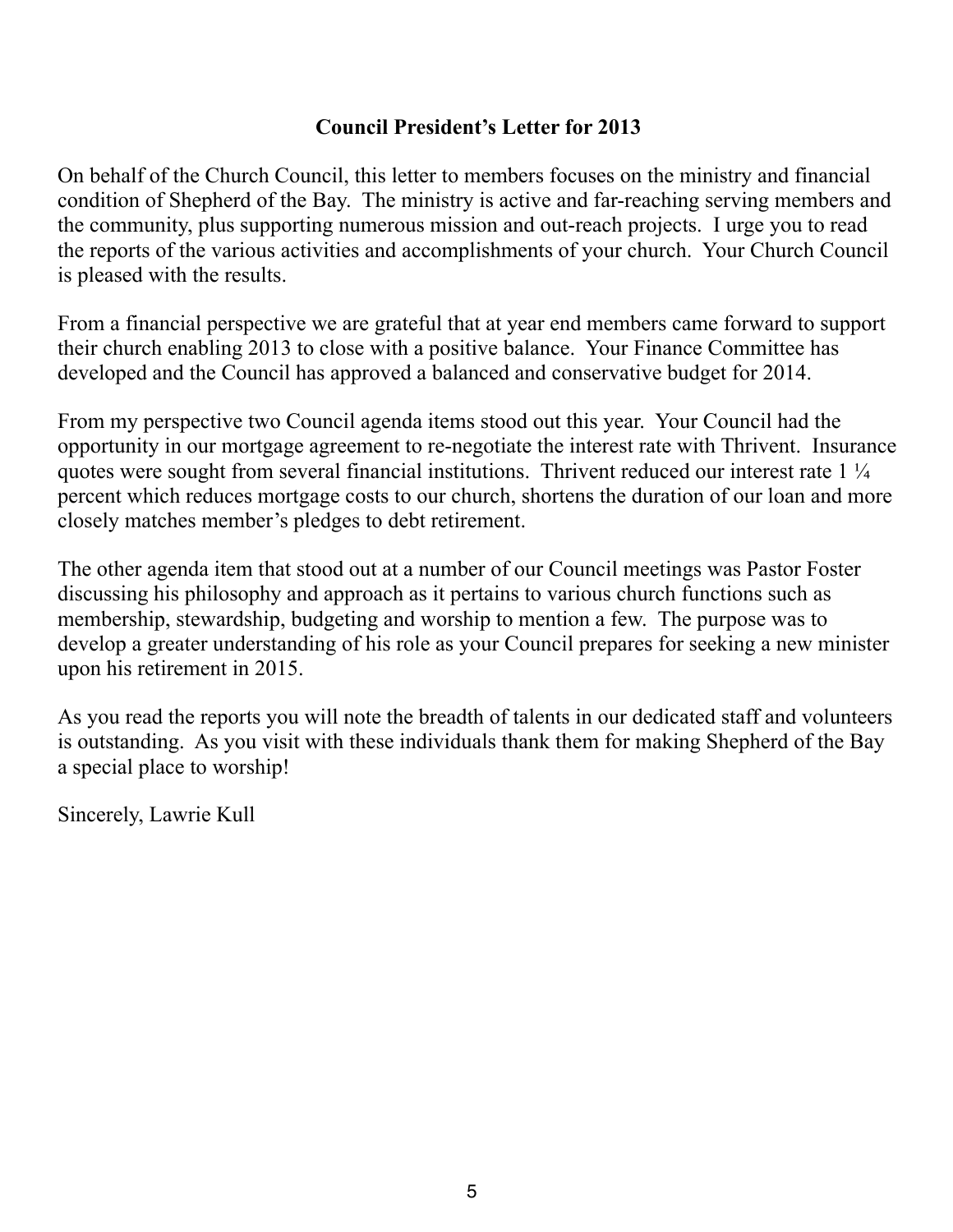## **Youth and Family Ministry Annual Report for 2013**

1 John 3:18 (NIV), Dear children, let us not love with words or speech but with actions and in truth.

 As you can see from the following report, the youth and families have lived out their faith in service to the congregation, community, and beyond. It has been a blessing to walk along side of them serving our Lord. Thank you to everyone who has shared gifts of time, talent, and money to support this ministry. Your generosity is appreciated and vital to keep this ministry going. Please keep this ministry in your prayers.

#### **Family and Youth Programs that meet on a regular basis:**

Little Lambs Story Hour for infants, toddlers and preschoolers (weekly) Wonderful Wednesday after school program for 1-6 grades (monthly)

Wonderful Wednesday six-week summer program for ages 3-4 through  $6<sup>th</sup>$  grades

Confirmation Classes and Fellowship for  $7-8$ <sup>th</sup> grade (weekly)

Senior High Youth Dinner and Devotions 9-12 grade (twice a month)

Friends in Faith Mentor Program for high school youth (four group gatherings a year)

Family Activities (hayride, Operation Christmas, pancake breakfast, Tasha Schuh/open house)

#### **Other Activities in 2013**

 Junior High Synod Youth Gathering in Neenah Summer Camp for Confirmation youth at Imago Dei Senior High Synod Youth Gathering in Manitowoc Wonderful Wednesday Activities: Sleep over, camp weekend at Imago Dei, swimming Senior High Youth Activities: The Great Couch Event, ice-cream social Confirmation Activities: mini golf, bowling Little Lambs Outreach Events: Fall Festival Party and Birthday Party for Jesus

#### **Fundraisers:**

 Pancake breakfast: \$728 Easter breakfast: \$654.00 Camp Fund: \$720 Thrivent Funds: \$1000

#### **Outreach and Service Projects in the church, community, and beyond:**

#### **Elementary age children:**

 Continued sponsorship of a Compassion child in Rwanda 62 boxes to Operation Christmas Child, along with \$7.00 per box for shipping. 9 quilts were made for the senior high 2013 graduates Swing a Thon for Habitat for Humanity \$3,500 (including \$1000 from Thrivent) Baked cookies for Habitat for Humanity workers, Loaves and Fishes, and coffee hour Made truffles and boxed them for people who needed comforting Made notecards to sell (along with Christmas cards from last year)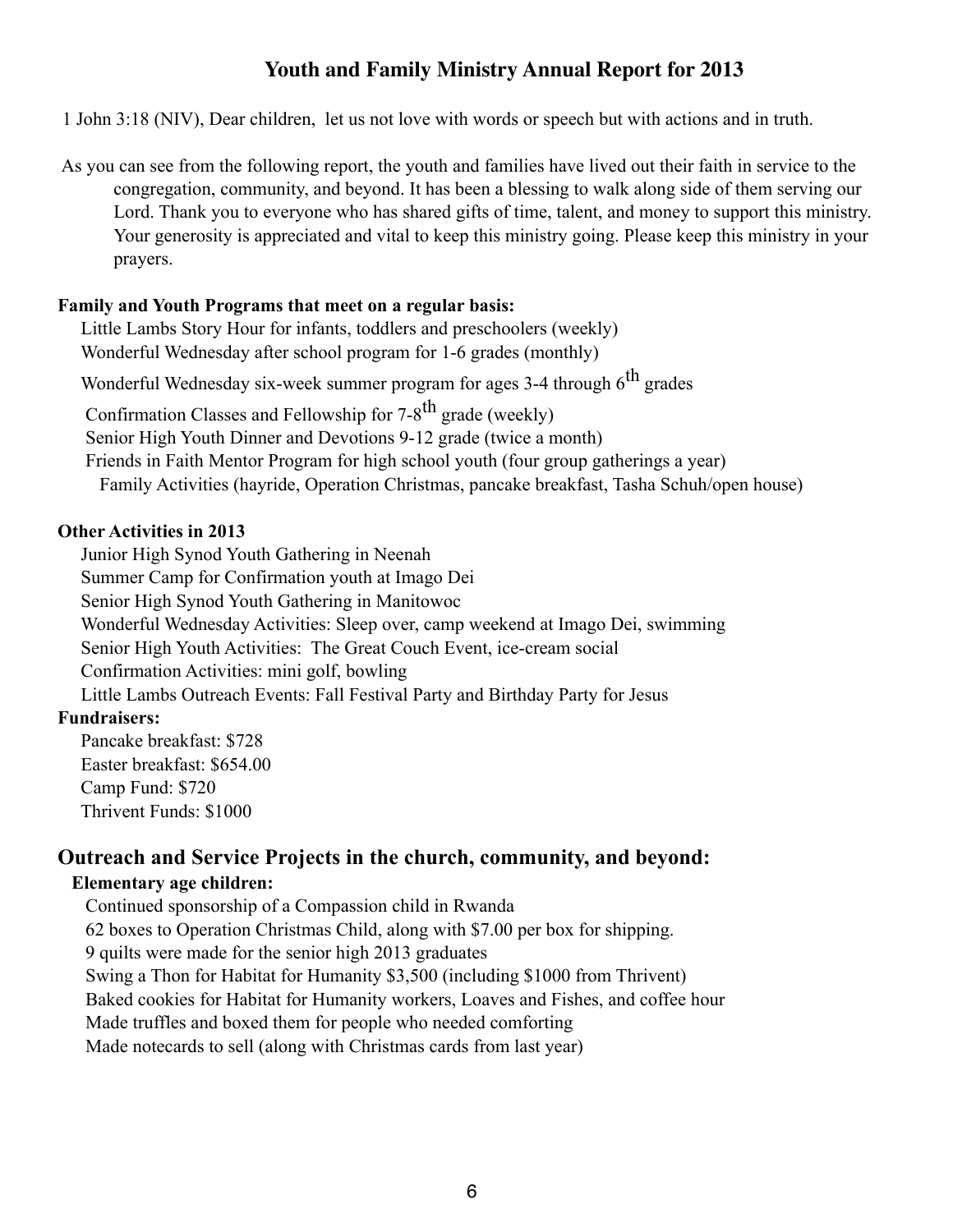#### **Confirmation youth:**

CROP Walk for Hunger \$1,743.12 Served and cleaned up for Lenten meals Helped with children's programs at church Spring clean up at Scand Made friendship bracelets and cards for a children's hospital

#### **Senior High Youth:**

 30 Hour Famine for World Hunger \$4,213 Help with children's programs at church Volunteered for VBS and worked on craft preparations for pre-school Volunteered for a week at Son Rise Bethesda Camp in Indiana Volunteered at Bargains Unlimited and cleaned the church nursery Volunteered in Manitowoc mulching a playground \$100 in gift cards given to Healthy Family Program Makenna Ash is a youth representative on the East Central Synod Youth Board

#### **Milestone Ministry:**

Baptismal Birthday cards

Baptismal Birthday celebration for  $1<sup>st</sup>$  and  $2<sup>nd</sup>$  year (gift of a book or CD) Prayer pillows for 3-4 year olds beginning Sunday school Blessing of the backpacks for the beginning of the school year Book on the Lord's Prayer for new readers in 1<sup>st</sup> grade Giving banks for  $2<sup>nd</sup>$  graders to teach them about stewardship New Bibles for  $3^{\text{rd}}$  and  $7^{\text{th}}$  graders Instruction and celebration meal for  $5<sup>th</sup>$  grade First Communion Confirmation Sunday

 Graduation Sunday Care packages to college freshman New this year: Celebration of new driver's license and folder of information for parents of those baptized.

The nursery is staffed with a childcare provider. Activity bags are provided for preschoolers during both services. Monthly visits to school with a treat and attendance at extra curricular events continue. Birthday and baptismal birthday cards are sent to all Sunday school age children. I attended a youth workers retreat. Eloise Lindem received the Pencil Award for her dedication to the children and youth of our congregation. A Faith Formation website geared towards newborns-18 years old and parents is updated monthly([www.shepherdofthebayfaithformation.weebly.com](http://www.shepherdofthebayfaithformation.weebly.com/)).

Submitted with Praise and Thanksgiving,

Jane Burress/Youth Minister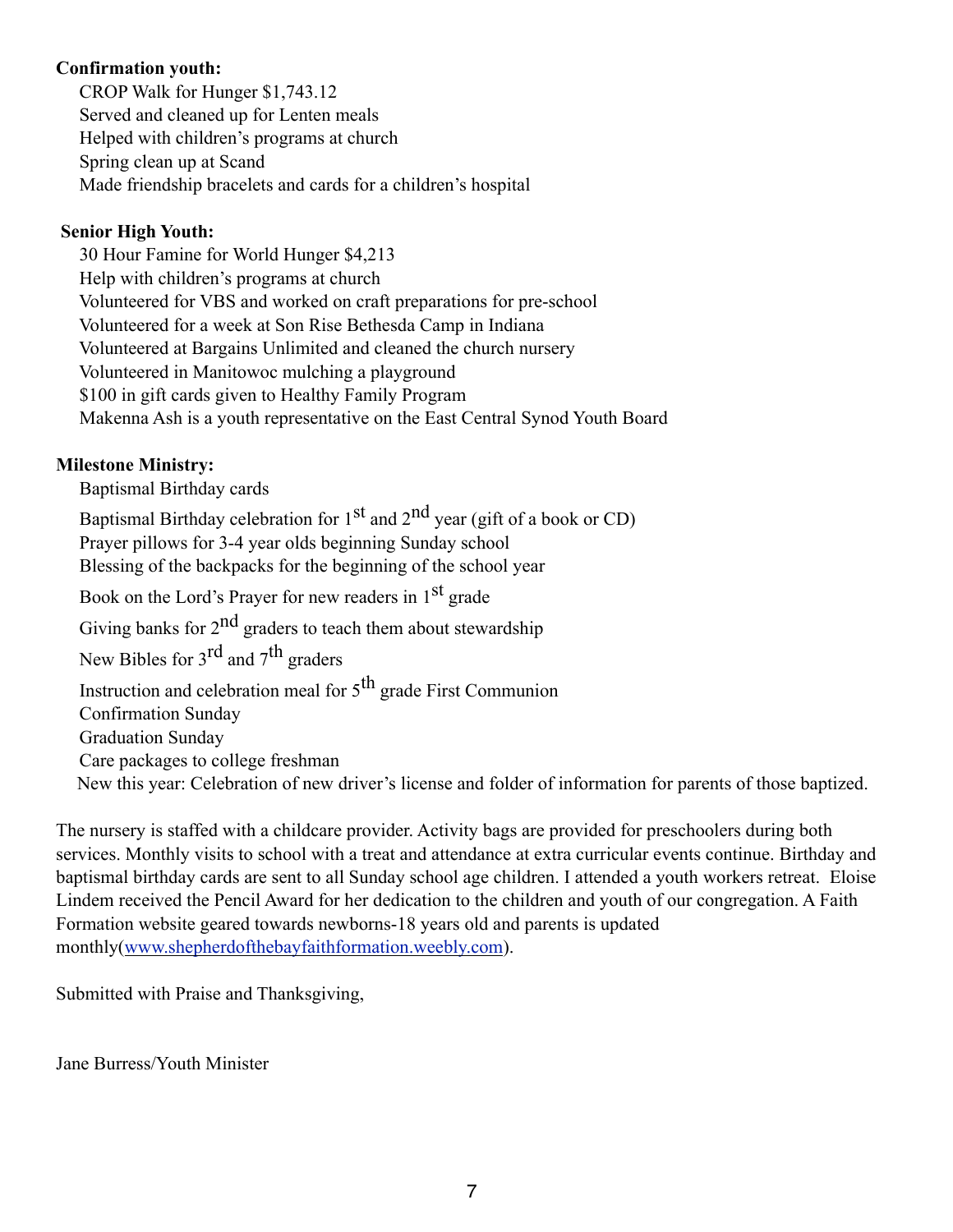# Sunday School

In 2013, there was a change in leadership for the Education Coordinator's position. After faithful service, Carol Ash resigned and I, Sharon Gall took the helm. I came on board in late August and was excited to be asked to do this, to serve Shepherd of the Bay in this way.

Sunday school meets from 10:15-11:30 each Sunday (unless there is a school vacation). We are using Concordia Publishing House's material entitled *Cross Explorations* for second through sixth grades. Preschool –First grade is using *Grow in Christ.* I lead all the grades in an opening session, preparing the classes for the lessons for that Sunday. I am also teaching a variety of songs and the children sang for both services on November 3 and will also be singing February 2 and another Sunday in late April.

There are also computer related experiences that tie into each Sunday's lesson and that activity is currently led by Jennifer Dahl.

The highlight of the year was our Christmas service, "Silent Night, Holy Night" which was a new program by Concordia Publishing House. Each child shared in bringing the most wonderful message of Jesus' birth through readings, songs, and action rhymes.

Our focus for mission is to support the ELCA's Malaria campaign through our offering gathered each Sunday morning. Our giving for this mission since September has totaled \$152.80 and this amount was submitted to the campaign. Every four dollars submitted buys one mosquito bed net to keep the children in less fortunate countries safe while they sleep.

The staff of teachers is wonderful and work very hard to provide materials and activities to guide the children in their faith development. I express a big thank you to Angela Foster, Kristi Appel, Kendall Koelher, Fawn Fitzgerald, Jan Stromen, and Jennifer Dahl.

| <b>Sunday School Statistical Report</b> |               |                                           |  |  |  |  |
|-----------------------------------------|---------------|-------------------------------------------|--|--|--|--|
| Preschool I and II                      | $\mathcal{L}$ | taught by Angela Foster                   |  |  |  |  |
| Kindergarten and Grade 1                | 9             | taught by Kristi Appel                    |  |  |  |  |
| Grades 2 and 3                          | 15            | taught by Kendall Koehler                 |  |  |  |  |
| Grades 4-6                              | 17            | taught by Fawn Fitzgerald and Jan Stromen |  |  |  |  |

I also thank our youth helpers: Rachel, Krista, Kayla Follingstad, Gabby Lettie, Isabelle Austgen, and Mikayla and Sarah Kifer. Thanks also goes to Judy and Carl Jackson for their help with accompaniment and speaker setup, Gladys Austgen in our Christmas service for rounding out our program with bell ringers, Elizabeth and Evan Henry, and for Gladys's accompaniment on piano. Thank you to Pastor Foster for his support. Also I express a huge thank you to the members of Shepherd of the Bay for support and prayers for this important part of being church.

In Christ's service, Sharon Gall, Education Coordinator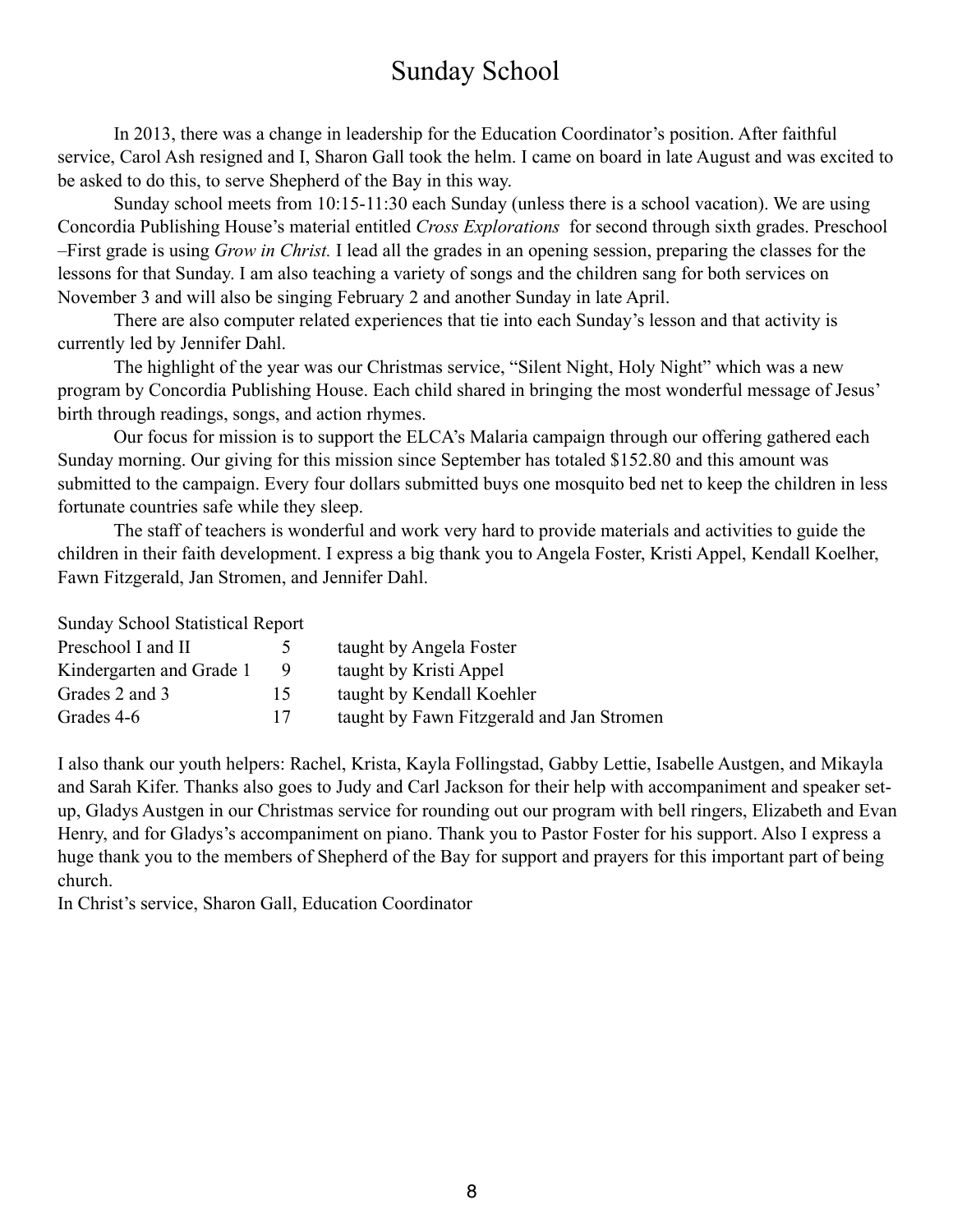## Vacation Bible School Report

This year the theme of our community Vacation Bible School was Elijah, On Fire for God. This week is one of the busiest and most rewarding weeks of the entire year.

We had well over 120 kids from all over the community coming each day to First Baptist Church to learn about Elijah. Not only did this include kids from all the Christian churches in Northern Door County and many non-churched youth in our community, but many people arrange to have their grand kids visit during this week. It works out to be a very good fit. The grand parents can visit with their children and have some adult time in the morning while the kids have a great time and the grand parents can have the kids in the afternoons.

VBS works on so many different levels. Of course the kids come first. I have noticed over the years that the stories that the kids learn in VBS are the ones that they remember much later. That's the power of skits, games, crafts and lessons all reinforcing the same point.

VBS also works on the people who work to make it happen, leaders and helpers. The teens that work with me to put on the skits have many chances to really reflect on the story. We often get into deep discussions concerning the meaning of the stories. Elijah is a good example. We live in a world where any belief is OK. Elijah didn't believe that. Rather he stood for God's truth against unbelief. The teens learned that.

The adults also learn. They learn the stories too. But they also learn the promise and rewards of working with people from different common Christian traditions. Sometimes we have disagreements, but far more often we find great joy and support for each other.

VBS is worth all the effort!

## Bridges Annual Report

Shepherd of the Bay was one of 6 local churches participating in the Bridges program again this year. This is an outreach program to the international students who work in Door County. This year we gave away 74 new testaments or complete bibles in their own languages, 15 English new testaments, 28 individual gospels in English and 29 Jesus film DVDs in their languages.

Marilyn and Ed Stone led weekly English as a second language classes. Altogether 55 students came, with an average attendance of about 15. This was the Stones 5th - and, sadly, last, year of doing this. They will be sorely missed.

Clint Robison, Al Straak and Bob Tidball led the Lions Club in fixing bicycles, and loaning them to about 170 students. They picked most of them up at the end of the season too!

Shepherd of the Bay volunteers prepared, provided and served food (and cleaned up afterwards!) for 2 of the 10 major events, the one at Newport State Park, and the Segway riding/ kite flying/leaf printing event at Shepherd of the Bay. Others volunteered to pray for students, drive students, befriend students, guide them on hikes at Newport, help facilitate leaf printing and numerous other activities, aimed to show our foreign guests Christ's love.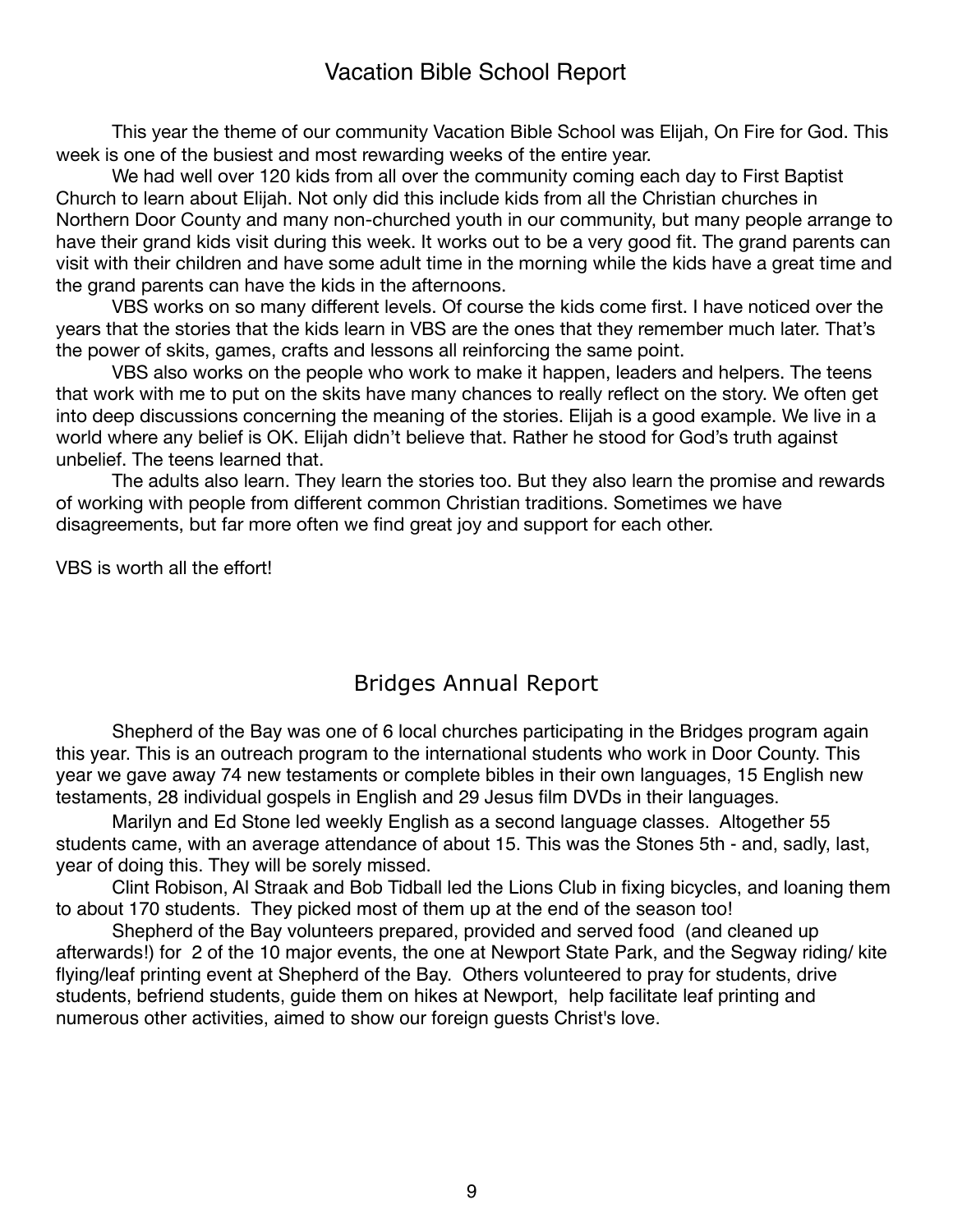#### Music Ministry

"Alleluia! Praise the Lord, my soul! I want to praise the Lord all my life. I want to sing to my God as long as I live." Psalm 146: 1-2

Martin Luther said, "Nothing on earth is so well suited to make the sad merry, the merry sad, to give courage to the despairing, to make the proud humble, to lessen envy and hate, as music." Everyone enjoys good music, and we certainly are blest here at SOTB. Not only do the SOTB musicians have outstanding talent; they also have wonderful giving hearts.

It has been a fantastic year. The Sanctuary Choir continues to sing every Sunday throughout the year (Kleinen Chor on Bach Sunday) and the Handbell Choir plays once a month. The Worship Team also sings and plays every Sunday for the Praise Service. The music at Shepherd of the Bay Lutheran Church expresses many styles: traditional hymns, contemporary gospel songs, sacred classics, and a wonderful Sunday of Bach (Many thanks to Judy Jackson). Thank you to Judy and Carl Jackson for those beautiful piano duets. Thank you also to Naomi Rowley for the excellent organ music every week.

It takes many people to make SOTB's music run smoothly for every single service. Please thank these people for their commitment to the Music Ministry in 2013:

Judy Jackson, Naomi Rowley, Carole Bergner, Ann Birnschein, Cheryl Becht, Challoner Brown, Sharon Cobb, Donna Henning, Carolyn Hitzeman, Myrma Howard, Donna Hupe, Roberta Kutlik, Helen Molzahn, Tom Vaaler, Cathy Mangan, Jan Mielke, Gloria Serkland, Jan Stromen, Sandy Synnes, Karen Wilkinson, Pat Skogsbakken, Sue Provo, Gail Prine, Jeanne Aurelius, Claire Baack, Jeanne Aurelius, Sue Daubner Mary Fales, Gen Follingstad, Vernamae Juel, Eloise Lindem, Barb MacDonald, Judi Nelson, Mary Perdue, Shirley Rosenquist, Sigrid Ostrem, Carol Weber, Robin Burchart, Juan Casanas, George Cobb, Dennis Fales, Ken Issel, Carl Jackson, Luanne Western, Carol Weymier, Ken Bergner, Bill Henning, Scott Henry, Bryan Follingstad, Erv Hitzeman, Jim Nelson, Gene Prine, Gordon Rowley, John Skogsbakken, Doug Peterson, Frank Weber, Keith Wickert, Christine Bridenhagen, Alicia Doudna, Cathy Henry, Barbara Gould, Cherilyn Boock, Grace and Cinnamon Rossman, Valerie, Isabelle, Matthew, Sarah, and Logan Austgen, Evan and Elizabeth Henry, Ava Hitzeman,Rachel, Krista, Kayla Follinstad, Gabbie Lettie, Mike, Mikey and Nick Davis, Myron and Pat Marlett, Peter Buress, Terrri and Lori Everson, Liz and Catherine Taylor, Olivia Potter, The Shepherd Boys, Desiree Hassler, Pamela Williams, John Concepcion, Dan Grantham with Cincinnati Hills Christian Accademy Band, Eric Suter, Marilyn Kaiser, the Weymier Family Handbell Choir, Peter Wickert, Eric and Ellen Olson, Marilyn Macdonald, Cindy Ackerman, and all the visitors who are welcome to sing with us anytime. If I've forgotten anyone, please forgive me. I am truly grateful for all who use their talents to the glory of God at SOTB. Thank you to over 200 people. Praise the Lord. Thank you also to all who made the Christmas Eve Services so special.

Besides our regular weekly choir schedule, the Sanctuary Choir presented two concerts at the Meadows in Sister Bay. Thank you to the Kleinen Chor (Judy Jackson plus orchestra :>) on Bach Sunday , and all of you for the worshipful Good Friday Service. You touched many hearts that evening, AND all to the glory of God.

The following concerts were held at our church this year with excellent attendance. Three Lenten Musicales, Naomi Rowley with Lori on cello, Carl and Judy Jackson on two pianos, and the Handbell and Sanctuary Choirs with Anne Saint Henry as reader, Lyric Opera personnel, Desiree Hassle, Pamela Williams, John Concepcion, and Judy Jackson, Organist Eric Suter, and Organist Marilyn Kaiser, Two Pianos - a benefit concert for Scandia-Good Samaritan - with Judy and Carl Jackson,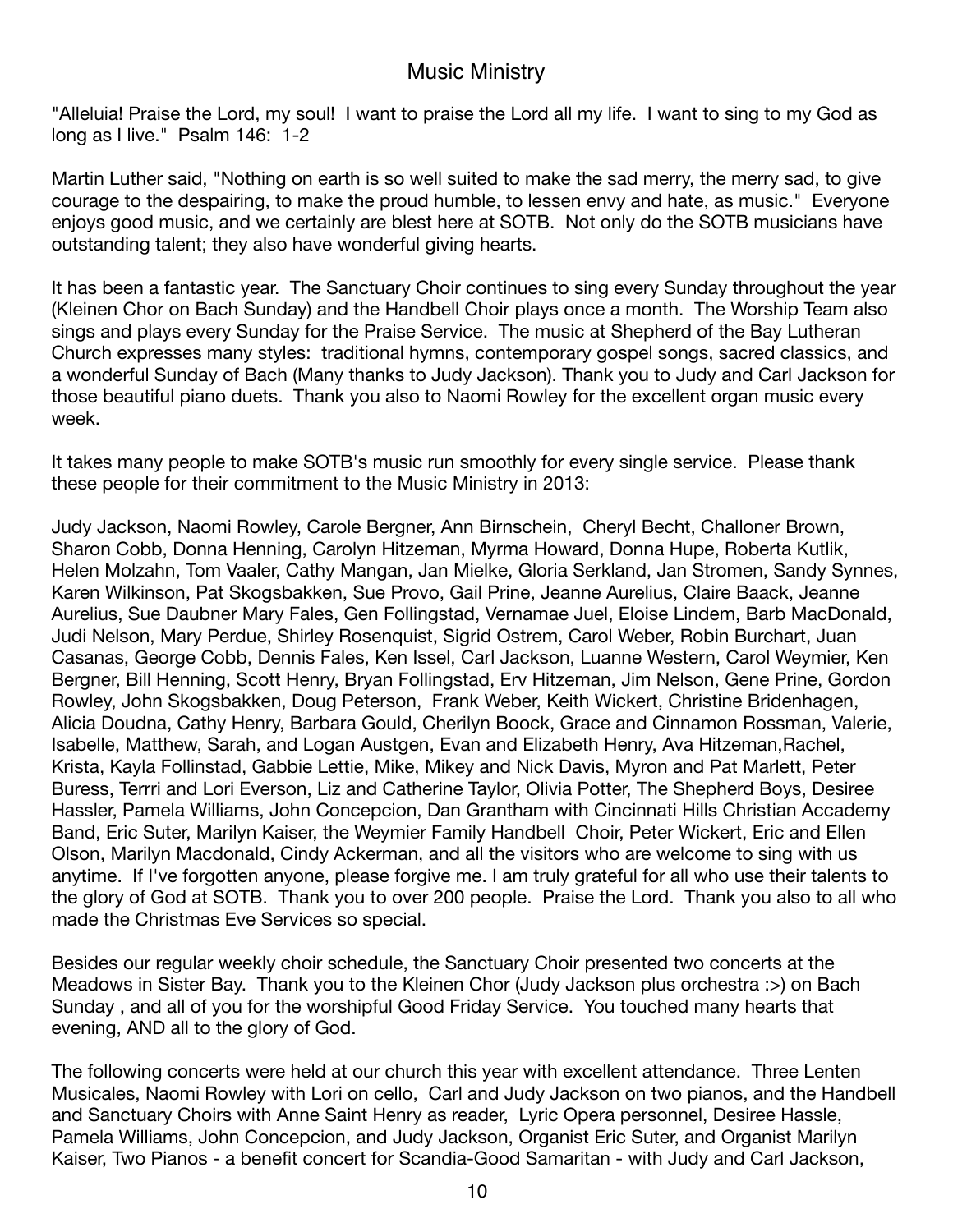and a "Pops" Concert with Naomi Rowley, Organist. Thank you to the Performing Arts Committee for all your work in planning these concerts and the wonderful receptions. This is a wonderful outreach to our community.

Thank you to the PMF for the use of the Steinway Concert Grand piano throughout the year. Thank you also to Peter Nehlsen for the use of the Baldwin Concert Grand piano in the fall. A special thank you to Peter Nehlsen and Gary Doudna for keeping all the instruments we use in wonderful condition. We are very fortunate to have these instruments at our church.

I wish to thank Shepherd of the Bay for giving me the opportunity to serve the Lord with music. It has been a real joy to work and worship here since 1992 (21+ years). I ask for your prayers so I can, "Walk worthy of the vocation to which I am called, with all lowliness and meekness, with longsuffering, forbearing one another in love." Eph. 4: 1-2

Respectfully submitted, Gladys Austgen, Minister of Music Shepherd of the Bay Lutheran Church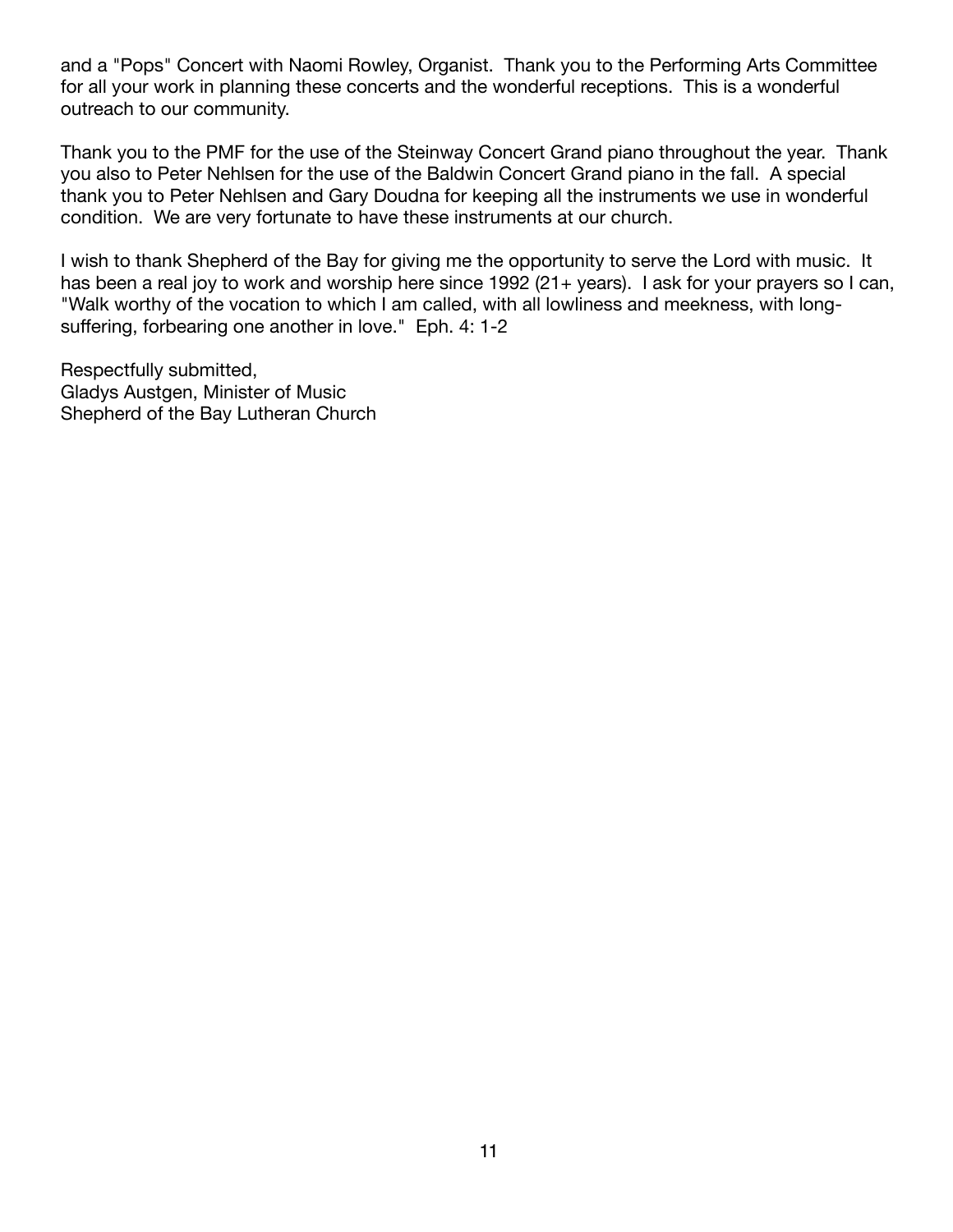#### **WORSHIP AND MUSIC COMMITTEE Annual Report 2013**

Working with Pastor Foster, Director of Music Gladys Austgen, music staff, individuals representing the Altar Guild, flower arrangements, and other aspects of our worship life, the Worship and Music Committee oversees and plans aspects of our worship services throughout the year. Building upon established traditions of this parish the WMC encourages ways for maintaining the vitality of our worship experience by staying informed about current trends and thinking about worship and by implementing refinements into our worship life throughout the seasons of the Church Year.

We benefit greatly from the dedication and talents of many individuals. This year we especially thank Jackie Hoekstra and Mary Lou St. Henry, who for years ensured that the chancel was appropriately adorned with floral arrangements throughout the year. In addition to coordinating the weekly floral arrangements donated by many of our parishioners, they also went the extra mile to highlight each of the three major festivals of the Church Year: poinsettias for Christmas, lilies and spring flowers for Easter including the floral cross decorated by the children, and red geraniums for Pentecost. We will miss their quiet, unassuming, yet unflaggingly loyal service. The WMC wishes them well as they now wish to pass the baton to others who can provide this service to our parish. Presently, volunteers are being sought to succeed Jackie and Mary Lou.

The WMC also thanks Carol Omernick, who, as she assumed full duties as church secretary, coped splendidly with transferring previous digital files for service bulletins to different software, making all the necessary and appropriate adjustments in layout, resulting in a smooth transition of this work into the church office. Thank you, Carol! Others contributed greatly to our worship experience through their musical leadership: Gladys Austgen, Naomi Rowley, Judy Jackson, the sanctuary choir, handbell ringers, and praise team. Carl Jackson at the audio controls monitored the system during services and formatted the sound recordings (CDs) for distribution to others. Sharon Pluff oversaw altar preparations and coordinated ushers. Don Howard hung banners. Keith Wickert scheduled readers.

The Performing Artists Subcommittee annually plans outreach to the community through special musical events. Highlights of 2013 included three Lenten Musicales presented by musicians of our parish; a concert on Memorial Day weekend by singers from the Lyric Opera Chorus, who also appeared as soloists in J. S. Bach's Cantata No. 184 ("Desired Light of Joy") as part of morning worship; concerts by guest organists Marilyn Keiser and Erik Wm. Suter, who also served as organist for a morning worship service; Judy and Carl Jackson's annual two-piano benefit concert; and Naomi Rowley's pipe organ "pops" concert. Kudos to the many individuals who prepared and served the receptions following many concerts.

The committee wishes to thank Judi Nelson for representing us to the Council. Members of the WMC include Pastor Foster, Gladys Austgen, Scott Henry, Jackie Hoekstra, Carl and Judy Jackson, Jim Nelson, Marilyn Peterson, Sharon Pluff, Naomi Rowley, Mary Lou St. Henry, and Karen Wilkinson (secretary). The Performing Artists Subcommittee includes the following individuals: Gladys Austgen, Alysanne & Dave Burkhardt, Gen Follingstad, Erv Hitzeman, Judy and Carl Jackson, and Gordon and Naomi Rowley.

Respectfully submitted, Gordon Rowley, chairperson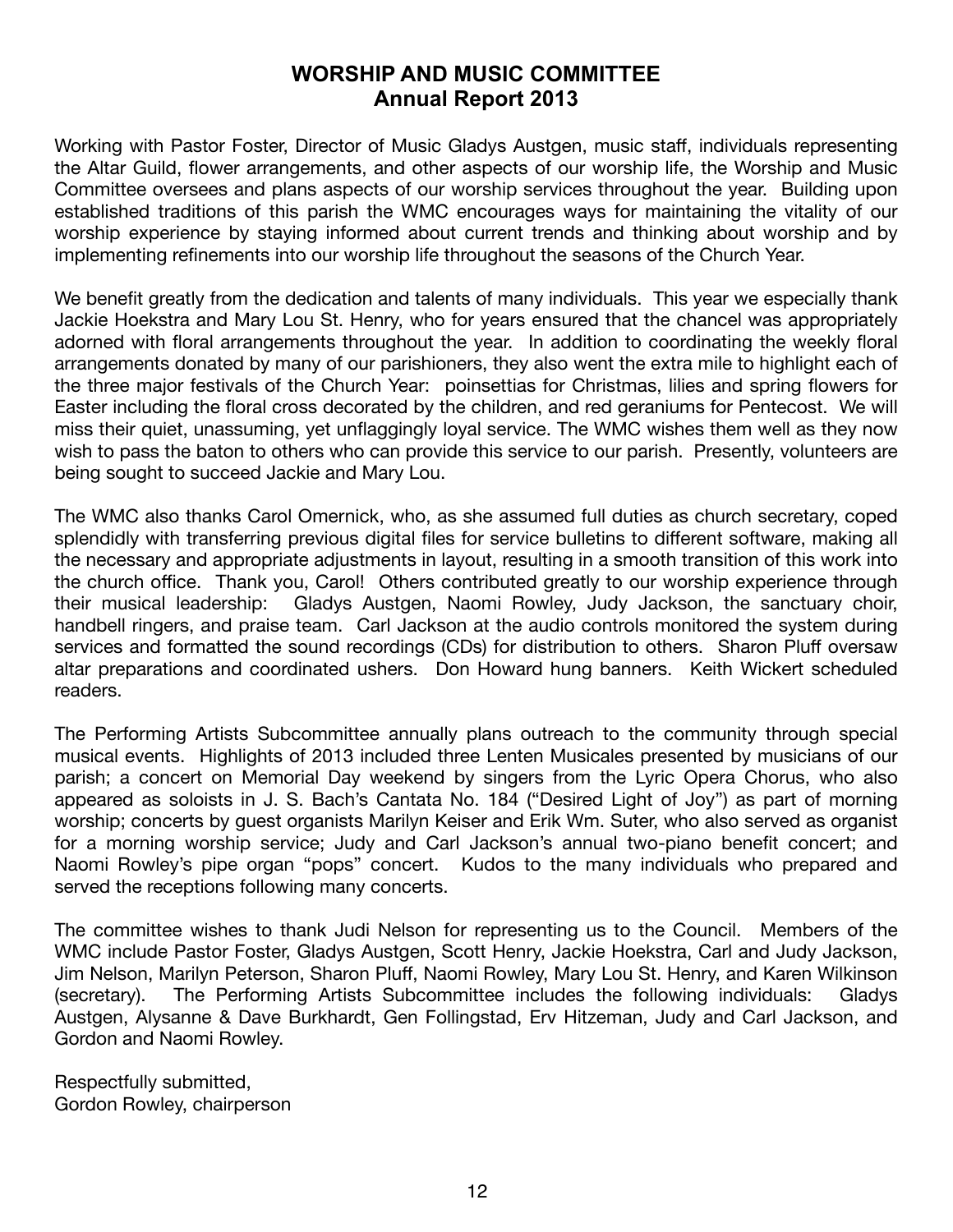# *Women of* th*e ELCA 2013*

#### **Purpose and Commitment**

As a community of women created in the image of God, called to discipleship in Jesus Christ, and empowered by the Holy Spirit; the purpose of the women of the ELCA is to:

- a. Commit ourselves to grow in faith
- b. Affirm our gifts
- c. Support one another in callings
- d. Engage in ministry and action
- e. Promote healing and wholeness in the church, society, and the world.

To accomplish the purpose of Women of the ELCA, women at SOTB commit themselves to:

- a. Come together for study, support, and action
- b. Participate in the ministry of Women of the ELCA beyond the congregation.
- c. Support financially the total program of the Women of the ELCA; and
- d. Designate leadership that shall be in communication with the synodical and church wide women's organization.

#### *Our Commitments, Actions, and Support for 2013:*

#### **OPTION AUCTION –Money for Missions**

Following the Annual Congregational Meeting in 2013, we had a little twist on the traditional cake auction. We had an **Option Auction** where not only cakes and goodies were provided by the men of the congregation, but also various talents/services or beautifully hand crafted items were offered for auction. Over 41 items were donated, raising \$3,370.00 plus \$500.00 from Thrivent for local and worldwide mission. Thank you to Ruth Kopitzke and Ronnie Robinson for organizing a very successful and fun event.

#### Four **GENERAL MEETINGS** were held:

With a focus on mission, our *February* meeting, coordinated by Carol Williams, was a potluck at noon and a program presented by Jessica Adams from **HELP of Door County.**

In *May* we celebrated **May Day**. We invited women from other churches in Door County for a potluck lunch and a fun program hearing about many traditions of May baskets and May Day festivities. Thank you to Kathy Luther, Cheri Boock, and Celeste Defenbaugh for an entertaining afternoon.

In *September* we met at 6 pm for a potluck dinner and mission program. After a delicious potluck, we had a mission program presented by Bob Landek. After working for over 30 years as a EMT, Bob retired and began volunteering on several medical missionary trips. He shared not only his experiences as a medical missionary, but provided us information on how we too can volunteer in mission.

**God's Creative Gifts** was our theme for the Christmas luncheon. Over 85 women gathered on a sunny cold *December* afternoon for a wonderful catered lunch of ham and meatballs with all the trimmings. After lunch we all went in the sanctuary to watch and learn as Kari Anderson demonstrated painting in watercolor and teaching us some of her tips on creating beautiful watercolor paintings. Thank you to Sue Daubner, Janet Stromen, and Cathy Mangan for a wonderful event.

**Study and Learn –** Two Bible Study groups meet. One group led by Angela Foster meets weekly and the second study group led by Vernamae Juel meets monthly. The Book Discussion group led by Gretchen Farwell meets monthly.

**SCAND February Birthday Party**. A big thank you Pat Smith and Virginia Henz who organized a great February Birthday celebration at SCAND.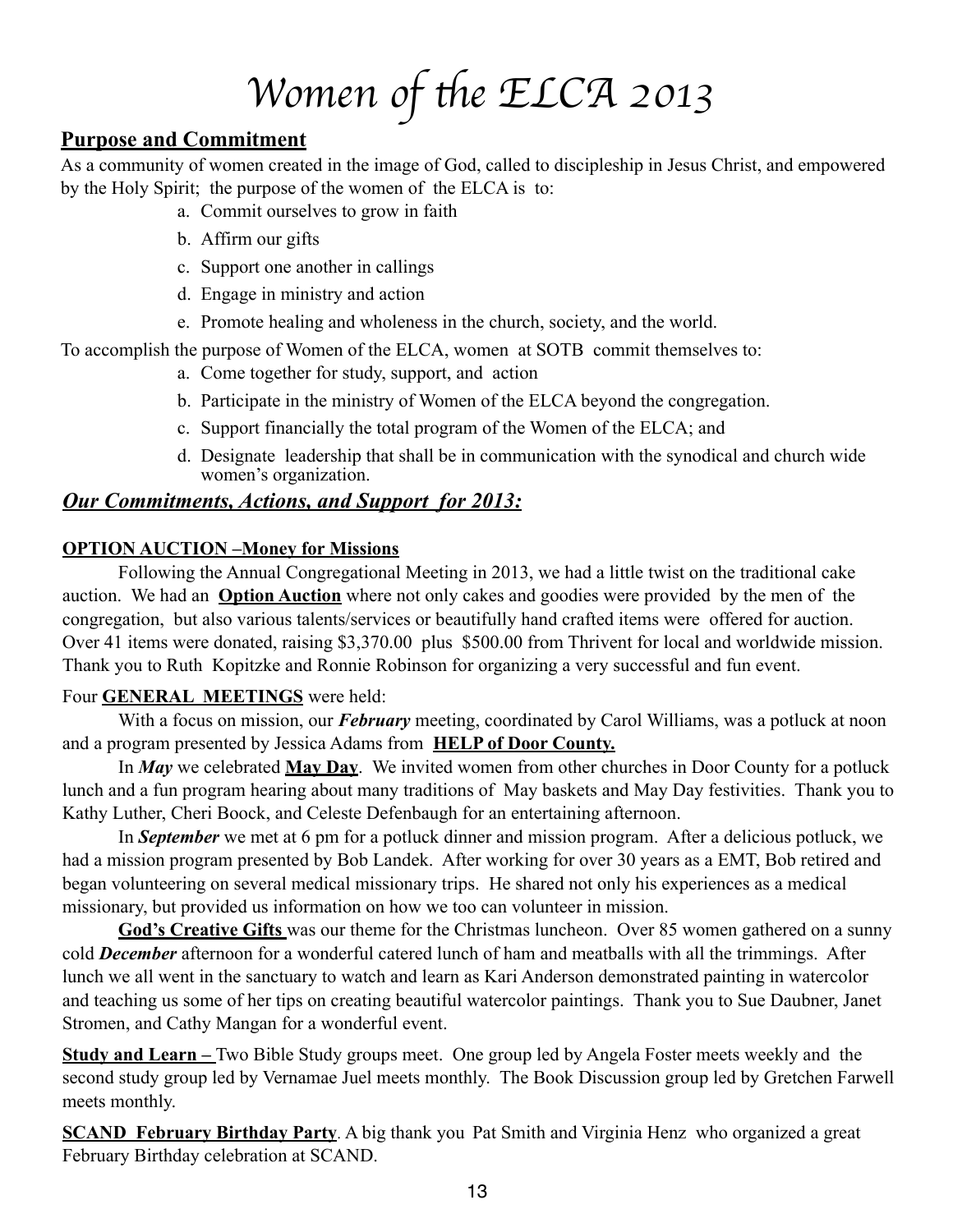**Mission Projects –Baskets of Promise Personal Care Kits –** During Lent we challenged the congregation to donate towels, soap, combs, nail clippers, and toothbrushes to make 40 Personal Care Kits. Exceeding our goal of 40 kits, over 100 kits were packaged. Thank you to June Nelson and our Wonderful Wednesday youth who wrapped up the kits and to Alicia Kropuenske for delivering them to Lutheran World Relief Warehouse in St Paul. The kits were then shipped to children all over the world.

**Mission Projects-Quilts** – Every Thursday a team gathers to make quilts. In 2013 we delivered 120 quilts to Appleton for transport, via semi trucks, to LWR Warehouse. Once received in St. Paul, the quilts are shrink wrapped and shipped throughout the world. A number of quilts were also delivered to Social Services in Sturgeon Bay where they are given to children who are entering foster care. Thank you to all those who make quilts and to Bunny Sheahen for chairing the mission projects.

**Sweaters for World Vision –** Over 100 sweaters have been knitted and sent to **World Vision.** Thank you to Bunny Sheahen for coordinating this project and to all the people who knitted sweaters and donated yarn for the projects. The knitting goes on!

**Fall Sale – Proceeds to Mission -**In October the annual bake sale, luncheon, craft, and 3rd World Market sale was held, Our profits from the bake sale, luncheon, and craft sales was \$2,265.95. Thank you to Janet Johnson, Cheri Boock, Marilyn Stone, Judy Robison, Pat Skogsbakken, Cindy Schaulis & Suzi Hass for coordinating this annual event.

**Fall Retreat –** Our annual retreat was held at Bjorklunden. Yelone Clague led the study on *Making A* **Difference.** Ms Clague lives in Door County and is an inspirational speaker. Throughout the day we learned, we shared, and we grew together. At the end of our day, we had communion served by Pastor Foster. We also took an offering to buy personal items for **HELP of Door County**. Over \$120 was collected. Gas cards, diapers, soaps, and baby wipes were purchased and delivered to HELP. Thank you to Sharon Donegan for again this year planning an inspirational retreat.

**Service Group -** Over 50 meals have been served to members of the congregation who have been either in the hospital or suffered a death in their family. Thank you to the coordinators who organize the meals and to our chairperson, Barb MacDonald .

**Rose Committee –** Roses were presented to 12 WELCA women who celebrated a 90 plus birthday. Thank you Ronnie Robinson for coordinating the list and to Pat Skogsbakken who presents the roses.

**Social 6 –** This is the second year of Social 6. Social 6 is open to everyone at SOTB. Groups of 6 meet for fellowship and fun each month and every 3 months new groups are organized. Thank you to Carol Weber and Cheri Boock for coordinating the groups.

**Prayer Chain –**When prayer requests are made members are notified either by phone or email. Angela Foster sends emails and Cheri Boock or Bonnie Hanson sends out a robo call.

**Cookbooks, Dishcloths and Penny Jar –** Our sale of cookbooks and dishcloths continues. Proceeds from sales go into our general mission budget*. The Penny Jar* is on the serving table during coffee hour with all proceeds going to the **Koinonia Kupboard** (food pantry in Northern Door.)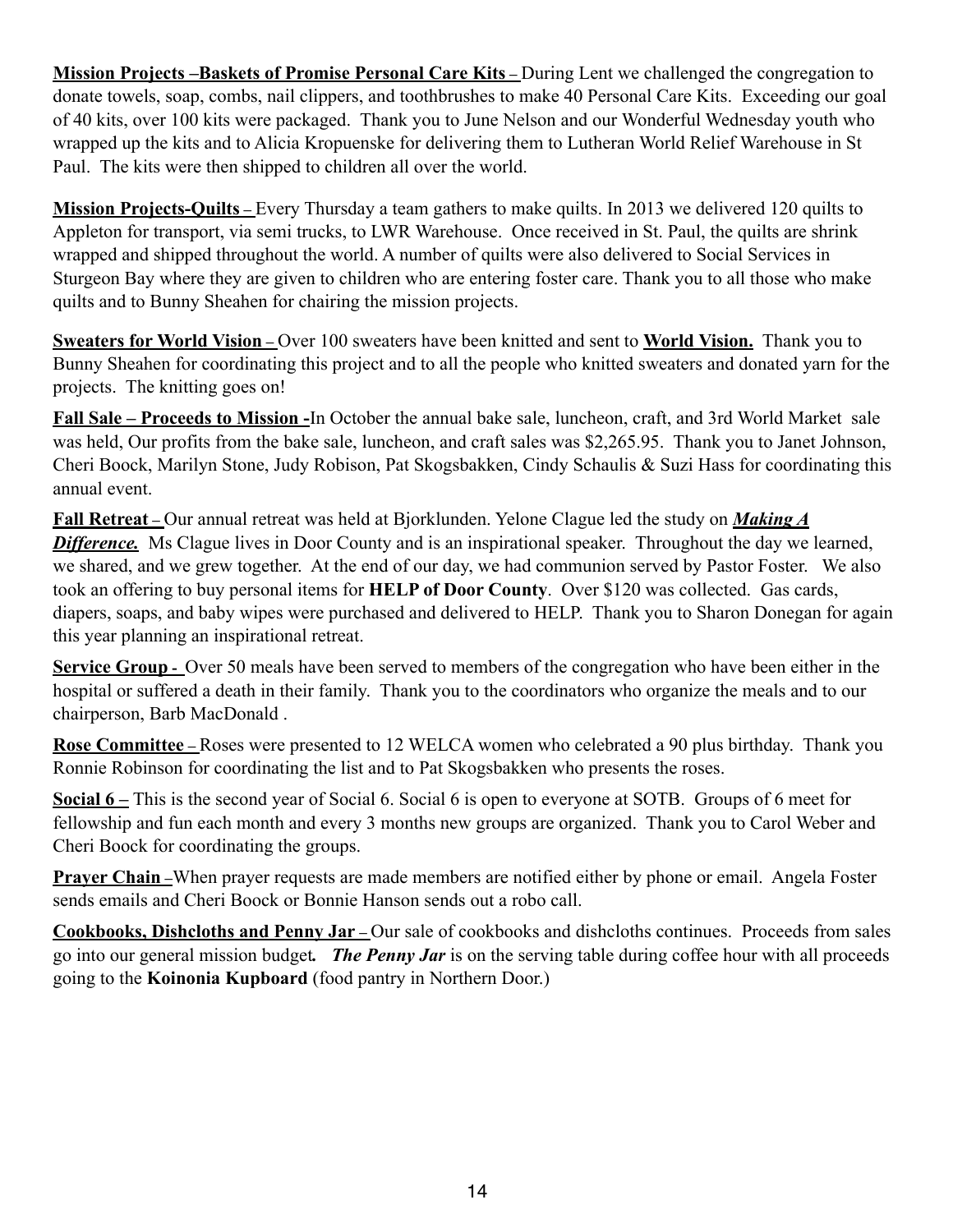**MISSION CONTRIBUTIONS FOR 2013 –** The following people and organizations received donations for the year of 2013. (Please see the Treasurers Report for exact dollar amounts.)

#### *DOOR COUNTY*

Esdras & Karen Krebsky Latin America

**?** SCANDIA Capital Campaign

? HELP of Door County

Ministry Fund Door County Memorial Hospital

Shepherd of the Bay Parish Nurse Program

**?** Koinonia Kupboard

Feed and Clothe My People

#### *WISCONSIN*

Phetsamone Vannanong, Lao Ministry in Milwaukee

Reformation Lutheran Church, Milwaukee

#### *INTERNATIONAL DONATIONS*

Word Made Flesh

Lutheran World Relief

Lutheran World Relief Comfort Fund (shipping of quilts)

Selian Lutheran Hospital, Tanzania

Good Samaritan Society Project for women & children, Columbia

*Thank you*to all the *WELCA Executive Board* members and to committee chairs who planned and organized the many events and studies throughout the year.

Carole Bergner – President Sharon Donegan - 1st VP Cheri Boock - 2nd VP Carol Weber - Secretary Cathy Mangan - Treasurer.

*Carole Bergner, WELCA President*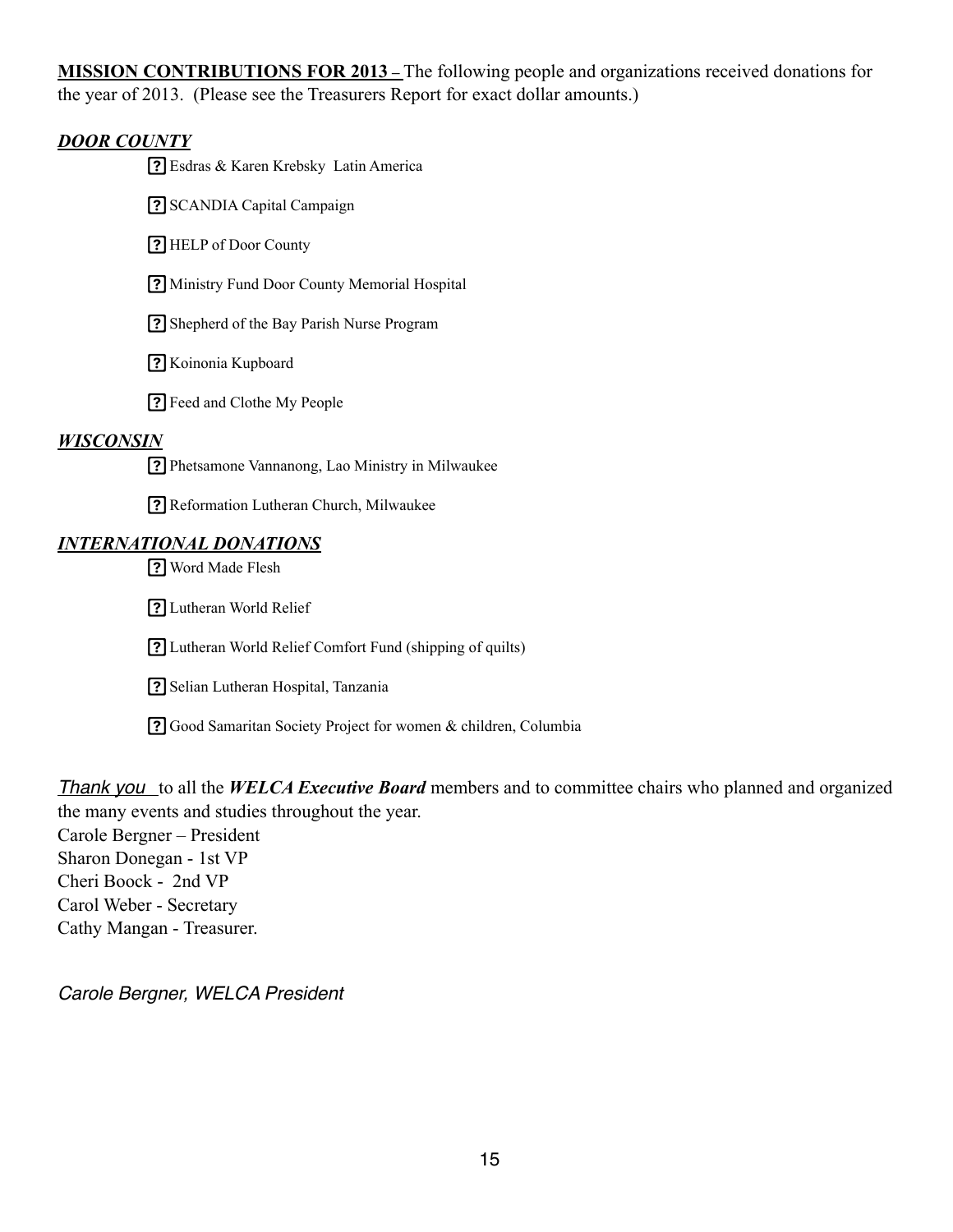## **SHEPHERD OF THE BAY LUTHERAN WOMEN of the ELCA MISSIONARY SUPPORT AND MISSION DONATIONS**

January 1 through December 31, 2013

#### **MISSIONARIES**

| Esdras & Karen Krebsky Latin American Missions<br><b>Total Missionary Support</b> | \$1,200.00 | \$1,200.00 |
|-----------------------------------------------------------------------------------|------------|------------|
| <b>MISSION DONATIONS</b>                                                          |            |            |
| <b>DOOR COUNTY DONATIONS</b>                                                      |            |            |
| Scandia Good Samaritan Capital Fund Drive                                         | 500.00     |            |
| <b>Help of Door County</b>                                                        | 500.00     |            |
| Ministry Fund, Door County Memorial Hospital                                      | 250.00     |            |
| Shepherd of the Bay Parish Nurse Program                                          | 250.00     |            |
| Koinonia Kupboard                                                                 | 350.00     |            |
| Feed My People                                                                    | 150.00     |            |
| <b>Total Door County Donations</b>                                                |            | \$2000.00  |
| <b>WISCONSIN DONATIONS</b>                                                        |            |            |
| Phetsamone Vannanong, Lao Ministry in Milwaukee                                   | 300.00     |            |
| Reformation Lutheran Church, Milwaukee                                            | 400.00     |            |
| <b>Total Wisconsin Donations</b>                                                  |            | \$700.00   |
| <b>INTERNATIONAL DONATIONS</b>                                                    |            |            |
| Lutheran World Relief                                                             | 500.00     |            |
| Lutheran World Relief comfort Fund (shipping of quilts)                           | 500.00     |            |
| Selian Lutheran Hospital, Tanzania                                                | 400.00     |            |
| Good Samaritan Society Pro. for Women & Children, Columbia                        | 250.00     |            |
| <b>Word Made Flesh</b>                                                            | 500.00     |            |
| <b>Total International Donations</b>                                              |            | 2150.00    |
| <b>TOTAL SUPPORT &amp; DONATIONS</b>                                              | \$6050.00  |            |

## **Net Worth – Women of the ELCA As of 12/31/13**

| Cash & Bank Accounts                |           |
|-------------------------------------|-----------|
| Checking                            | \$1340.35 |
| <b>ELCA Mission Investment Fund</b> | 2867.08   |
| Savings                             | 412.81    |
| Total                               | \$4620.24 |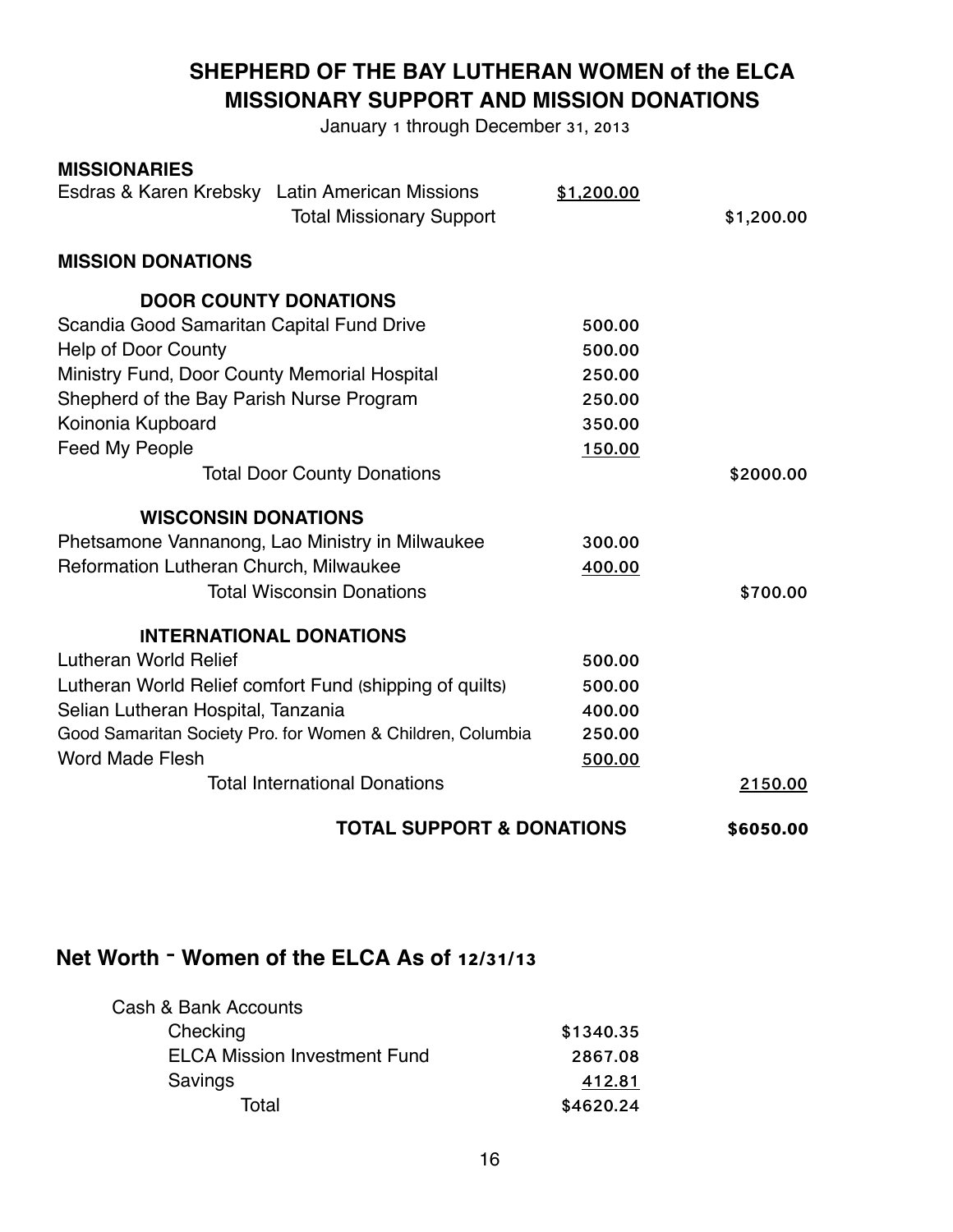## Church Library Annual Report

Our church library collection includes 1697 titles in the form of books, videos, audio tapes, CD's and DVD's. This includes materials for all ages and on many topics of interest.

Again the summer reading program was held in conjunction with Wonderful Wednesdays for children in preschool through grade six. About 28 children checked out books and read for information and enjoyment under the supervision of Cynthia Drey.

We invite church members and friends to browse the library shelves in the Fellowship Hall for materials to meet their needs. We continually add new items purchased from our budget or received as donations. We thank those who have donated materials during the year.

The library is maintained by the following committee members:

Sharon Cobb Phyllis Fitzgerald Angela Foster Donna Hupe Ronnie Robinson

## Building and Grounds Annual Report

We are all very greatful to Linda and Dwight Davis for their efforts and determination with the SOTB Garden Club. They and a number of volunteers made great progress on the church grounds during their work days this summer and fall. Thanks to Linda, Dwight and all the volunteers for their gifts of labor and materials. Thanks also to spring cleanup crew, Don Provo for our lawn care and to John Fitzgerald for plowing the parking lot and driveway.

We are still looking into the feasibility of switching outdoor lighting to more efficient LED lighting. This could reduce electric usage by 1/6th of what we use now. Quantum LED Solutions is also looking at our interior lighting setup, looking at options there too.

Storm windows have been installed on the north windows in the fellowship hall. We are looking at better pricing to do all of the windows in fellowship hall and some in the offices as well. They have helped considerably with the condensation on the north windows in the fellowship hall.

This year Building and Grounds with Worship Committee will be looking into making our worship area more comfortable climate wise, lessening air drafts, better use of fans and keeping temps constant. We want to make our place of worship a comfortable and pleasant place for everyone.

Respectfully submitted: Joel Thomas, Chair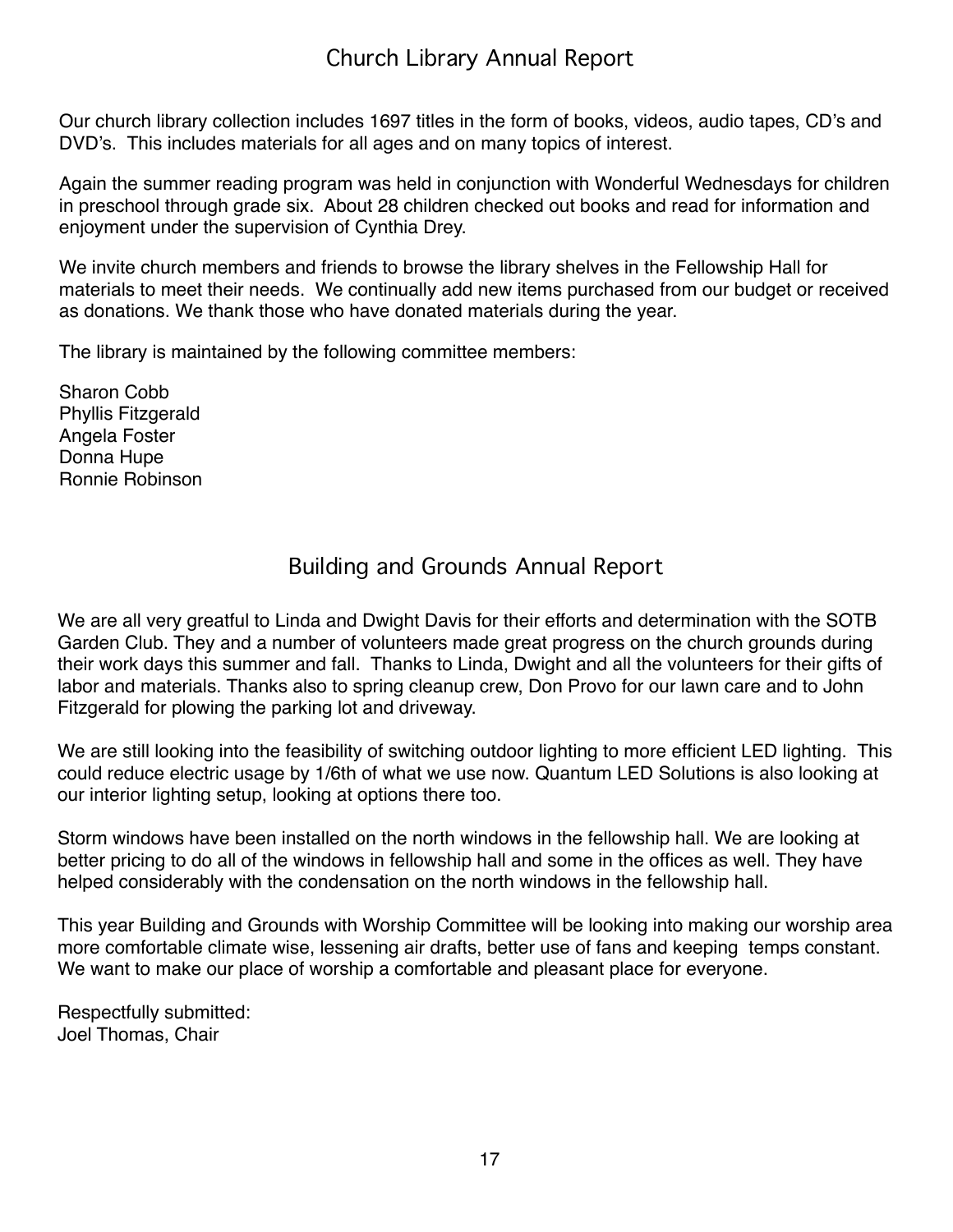## HEALTH AND WELLNESS MINISTRY

Our mission statement remains unchanged "To serve the whole person in Christ with God's healing love and care".

Serving as your Health and Wellness Coordinator for the past year has been a truly eye opening and learning process for me. Carole Bergner, Kristen Demarinis, Judy Reninger and Don Pardonner have been my lifeline. I want to acknowledge their professionalism and my gratitude for their help.

#### Activities and Programs in 2012:

- As you are aware, Northern Door H&W is now managing the Community Health Information Programs (CHIPs). Carole has been instrumental in developing topics of interest for the programs.
- The Ephraim Moravian Church sponsors Loaves and Fishes held at Stella Maris, Sister Bay on the fourth Tuesday of the month. Blood pressure screenings are offered of which I participated three times this year.
- Tai Chi for Health offered by Don and Judy, Tuesday and Thursday mornings. Organize a monthly breakfast for participants in the program.
- Kristen monitors the First Aid Cabinet and the Defibrillator for cardiac emergencies on a weekly basis. Both are located in the Narthex and marked.
- Assist in planning and assisting at the YMCA Health Fair in Northern Door. Kristen took blood pressures at the Health Fair in Sturgeon Bay, this Fall.
- Blood pressure checks on the 2nd and 3rd Sundays of the month as well as on Thursday mornings between 9 and noon.
- Maintain the library in the H&W office as well as bulletins of upcoming events related to health and wellness in the Narthex.
- The Moms and Babes program is managed by Kristen as well as planning celebrations of baptisms.
- Follow up with Northern Door Y regarding the Wisdom Wednesday programs as well bulletin regarding the CHIPs program.
- Continued support of Northern Door Adult Day Services (a.k.a. The Open Door) and attending meetings on a monthly basis.

Respectfully submitted, Cathy Johnson, RN, BSN

## PARISH NURSE

The last two plus years have flown by in the blink of my eye. I wonder if you have that same feeling. Yes, this position does keep me busy and on my toes in an attempt in keeping up with the many changes in healthcare. However, it is a good challenge.

Again, I have made over 400 contacts whether being telephone calls, home visits, nursing home visits or assisted living visits. I have researched, in an effort to connect parishioners with available resources in Door County such as, Social Services, Aging and Disability Resource Center and Neighbor to Neighbor. The H&W/Parish Nurse office library has continued to grow with updated resources due to many of your contributions. Providing weekly Health Notes in the bulletin has been fun and I enjoy your comments. Attending Council Meetings has helped me understand what effort it takes to coordinate the working of this wonderful parish.

In addition, I continue to participate in the Parish Nurse Network of Door County by attending meetings held every three months, sending caring cards for those who are ill either at home or hospitalized or during times of sadness due to the death of a family member. In addition, I reach beyond the Shepherd of the Bay at times sending cards to community members. Again, I appreciate all of our volunteer drivers. It is nice to know that one or two of our 14 drivers will be able to provide transportation even if on short notice.

Respectfully submitted, Cathy Johnson, RN, BS 18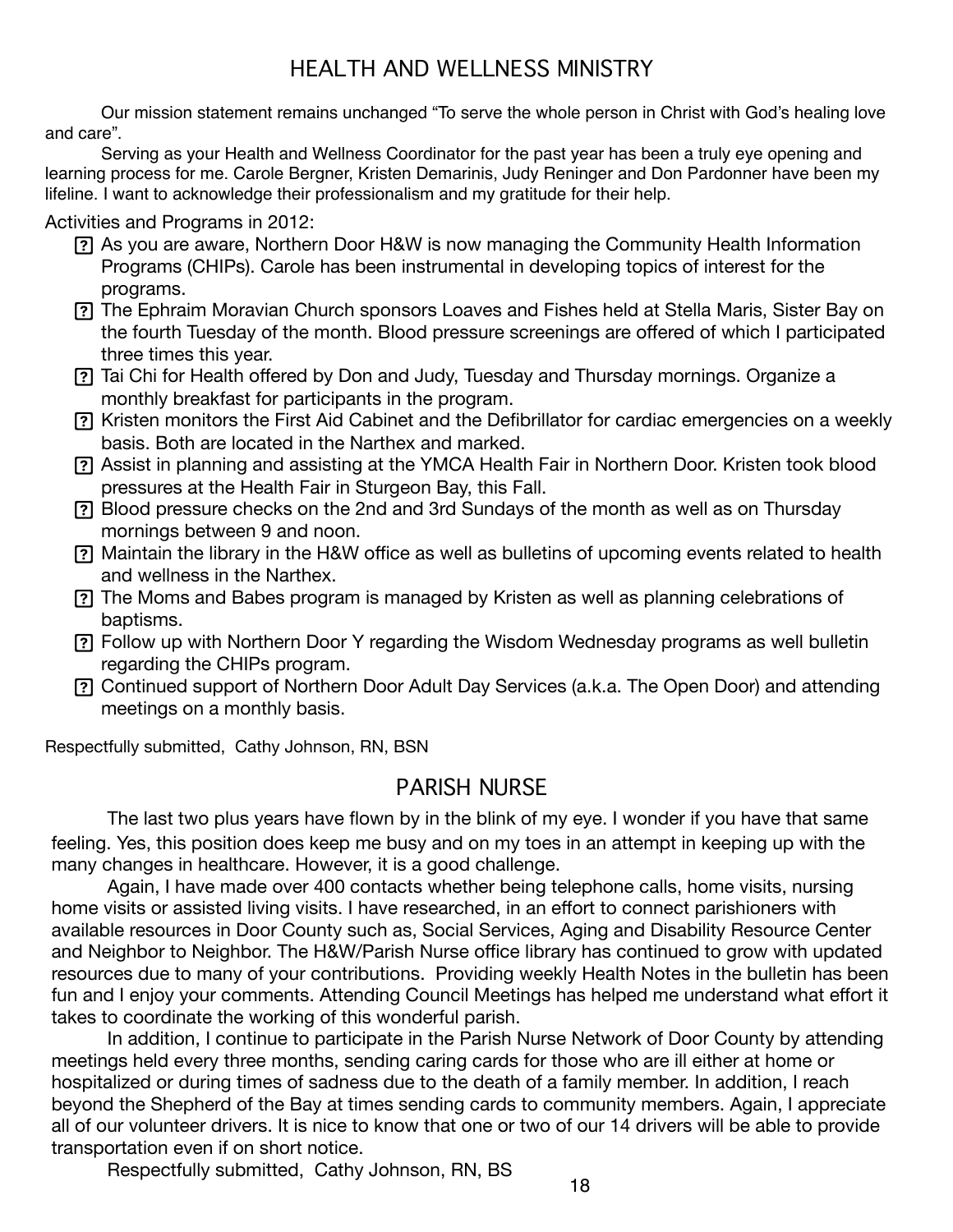## CARING SHEPHERDS



Be shepherds of God's flock…

1 Peter 5:2a

SHEPHERD OF THE BAY is fortunate to have so many caring members in our congregation. Fourteen of our members have dedicated some of their time to participating in the *CARING SHEPHERDS* Program. These Shepherds regularly offer to extend a connection to the members of our congregation who cannot attend church services on a regular basis. These Shepherds currently are serving over twenty of our members with phone calls and visits – taking church bulletins and DVD's to them and offering their caring fellowship.

This is the fourth year of the *CARING SHEPHERDS* Program that is overseen by a *CARING SHEPHERDS COMMITTEE*. The members of this committee are: David and Cheri Boock, Cathy Johnson, Cliff Darken, Keith Wickert. This committee meets once a month to update the current needs of church members who need this service. The *CARING SHEPHERDS COMMITTEE* would like to thank all of the members who have served over these four years as a *CARING SHEPHERD.* 

The *CARING SHEPHERDS* Program continues with the project of making free DVD recordings of the first service available to members along with free DVD Players that can be checked out free for member use. The committee sends an average of three DVD's a week to members who are out of state for long periods of time. This project has been appreciated by those who have used this outreach of our church and we thank our committee members for the work they have done to make this project possible.

Cheri Boock – *CARING SHEPHERDS* COMMITTEE

## SOCIAL SIX ANNUAL REPORT

SOCIAL SIX began as an idea presented by Carol Weber to a WELCA Board Meeting. The WELCA Board liked the idea and it was presented to the Church Council for their approval. Carol Weber and Cheri Boock worked out the details and the first SOCIAL SIX began in June. Members signed up to participate and random drawings were made to compose groups of six who would meet once a month for three



months with the main goal of getting know each other better. The only requirement is that the meeting center around any type of meal and activities could be included. The first SOCIAL SIX (June, July and August) included ten groups made up of 60 members. The second grouping (September, October and November) included four groups made up of 24 members.

The comments that followed were very positive. There were many requests for a Winter SOCIAL SIX which is being planned for the months of February, March, April and May in 2013. It was a great start to a fun congregational event.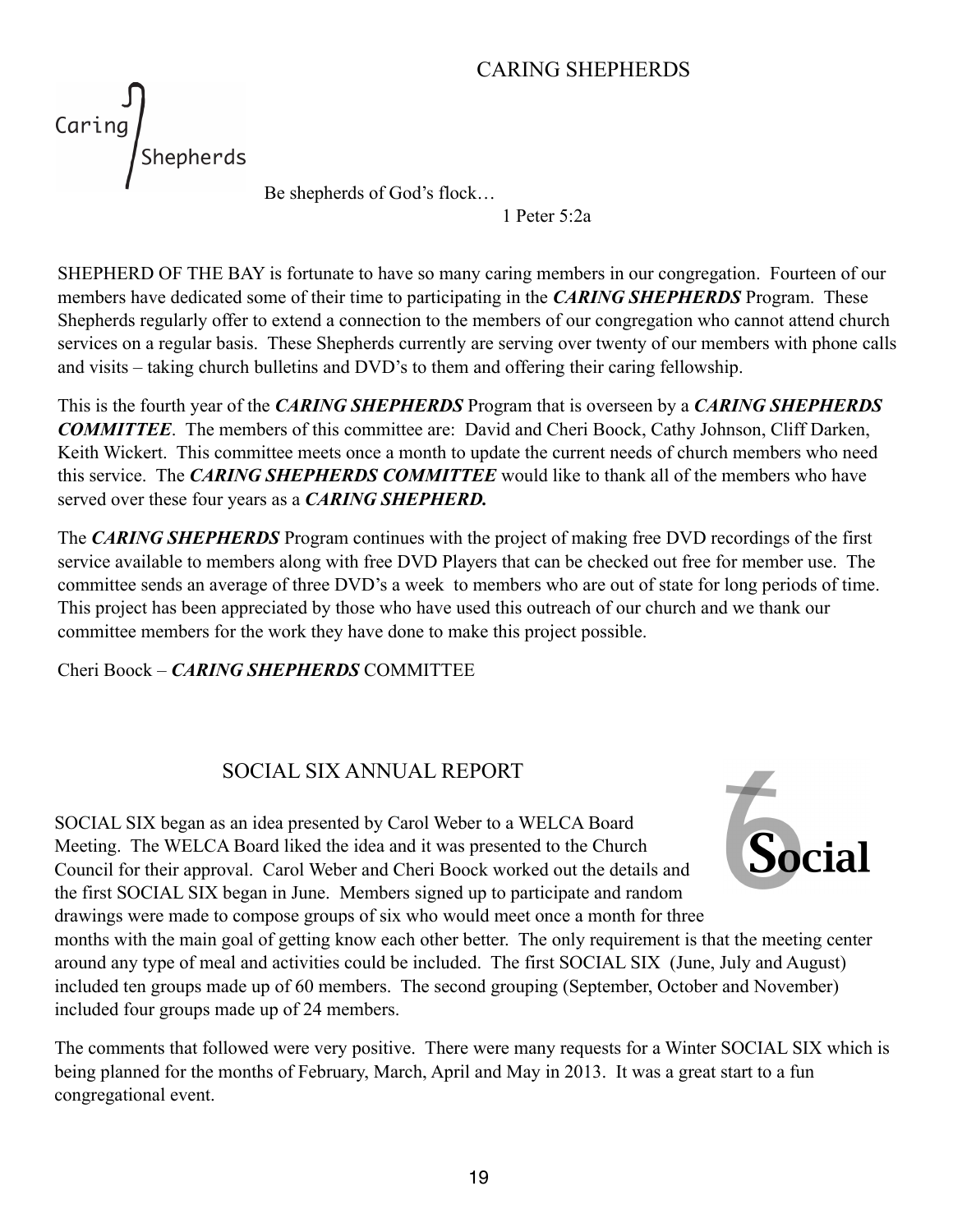#### **Stephen Ministry Annual Report 2013**

Stephen Ministers donated countless hours in formal and informal relationships throughout the congregation and community this past year. We have 15 active ministers in this congregation and one outreach minister at St. Paul's Lutheran Church in Juddville.

During the summer of 2012, the Stephen Team issued a call for dedicated men and women interested in becoming Stephen Ministers. 8 committed individuals answered that call and a new class of candidates was initiated in January of 2013 . Those individuals completed the required 52 hours of training and on June 2, were commissioned as Stephen Ministers. They are currently serving the congregation.

Stephen Ministers are available after church services for prayer or just private words. If you know someone that would benefit from a visit from a Stephen Minister, please contact Barbara MacDonald, Referral Coordinator or Pastor Foster.

Your continued support and prayers for the journey of Stephen Ministers and care receivers are greatly appreciated!

Submitted for Stephen Ministry by

George S. Cobb Stephen Leader

1/3/14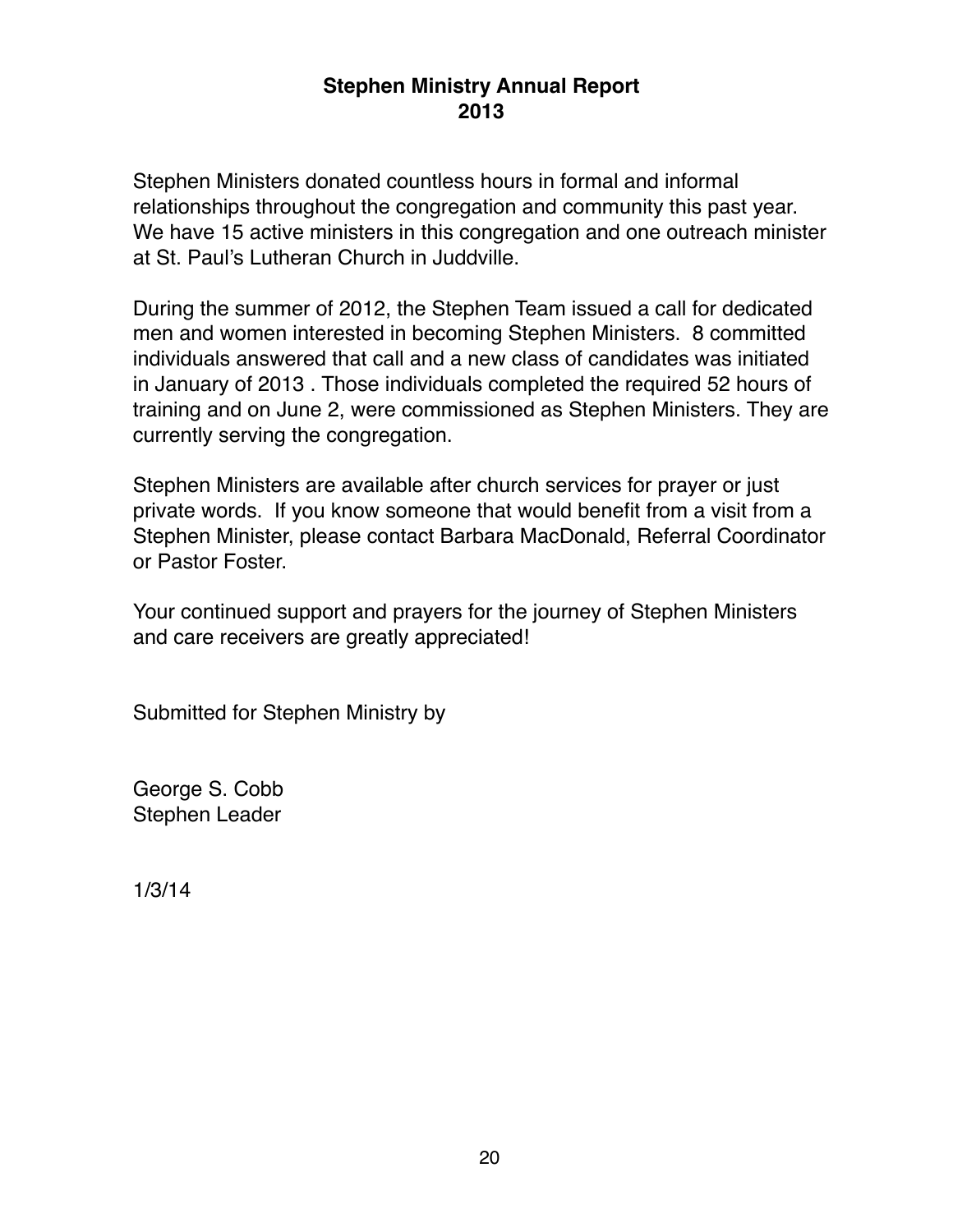## **SHEPHERD OF THE BAY CHURCH REPORT OF MEMBERSHIP**

|                 |                                                                                                                                                                                                                                           |             |             |             |                                     | <b>BAPTIZED</b> |                | <b>CONFIRMED</b>                |                      |             |             |
|-----------------|-------------------------------------------------------------------------------------------------------------------------------------------------------------------------------------------------------------------------------------------|-------------|-------------|-------------|-------------------------------------|-----------------|----------------|---------------------------------|----------------------|-------------|-------------|
|                 | A. MEMBERSHIP AS OF DECEMBER 31, 2012                                                                                                                                                                                                     |             |             |             |                                     |                 |                | 774                             | 637                  |             |             |
|                 | B. Members received by:<br><b>Baptism</b><br>Affirmation of Faith                                                                                                                                                                         |             |             |             | $\overline{c}$                      |                 | $\overline{c}$ | 4<br>12                         | $\overline{0}$<br>12 |             | Transfer    |
|                 | Confirmation                                                                                                                                                                                                                              |             |             |             |                                     |                 |                | $\overline{2}$<br>20            | $\overline{2}$<br>19 |             |             |
|                 |                                                                                                                                                                                                                                           | Sub Total   |             |             |                                     |                 |                | 794                             | 656                  |             |             |
|                 | C. Members removed by:<br>Death                                                                                                                                                                                                           |             |             |             |                                     |                 |                | 13                              | 13                   |             | Transfer    |
|                 | <b>Statistical Adjustment</b>                                                                                                                                                                                                             |             |             |             |                                     | 6<br>6          |                | 25<br>44                        | <u>25</u><br>44      |             |             |
|                 | D. MEMBERSHIP: DECEMBER 31, 2013                                                                                                                                                                                                          |             |             |             |                                     |                 |                | 750                             | 612                  |             |             |
|                 | WORSHIP LIFE OF SHEPHERD OF THE BAY LUTHERAN                                                                                                                                                                                              |             |             |             |                                     |                 |                |                                 |                      |             |             |
| 2003<br>306     | Sunday Worship Services = 101<br>Holy Communion Services = $73$ Sunday + 22 Saturday<br>Other Services = $12$<br>Average Weekend Worship Attendance = 279<br>Saturday Worship Services = 22<br>Average Weekend Attendance:<br>2004<br>296 | 2005<br>302 | 2006<br>319 | 2007<br>289 | 2008<br>301                         | 2009<br>304     |                | 2010<br>326                     | 2011<br>295          | 2012<br>285 | 2013<br>279 |
|                 | STATISTICAL REPORT FOR SHEPHERD OF THE BAY LUTHERAN                                                                                                                                                                                       |             |             |             |                                     |                 |                |                                 |                      |             |             |
| 2003<br>726     | <b>Baptized members:</b><br>2004<br>743                                                                                                                                                                                                   | 2005<br>760 | 2006<br>780 | 2007<br>807 | 2008<br>815                         | 2009<br>819     |                | 2010<br>832                     | 2011<br>798          | 2012<br>774 | 2013<br>750 |
| 587             | Confirmed members:<br>599                                                                                                                                                                                                                 | 615         | 631         | 658         | 664                                 | 667             |                | 673                             | 657                  | 637         | 612         |
|                 | <b>PASTORAL ACTS FOR 2013</b>                                                                                                                                                                                                             |             |             |             |                                     |                 |                |                                 |                      |             |             |
| <b>Funerals</b> | <b>Baptisms</b><br>Confirmation<br>Weddings                                                                                                                                                                                               |             |             |             | <b>MEMBERS</b><br>4<br>9<br>1<br>12 |                 |                | NON-MEMBERS<br>1<br>1<br>3<br>1 |                      |             |             |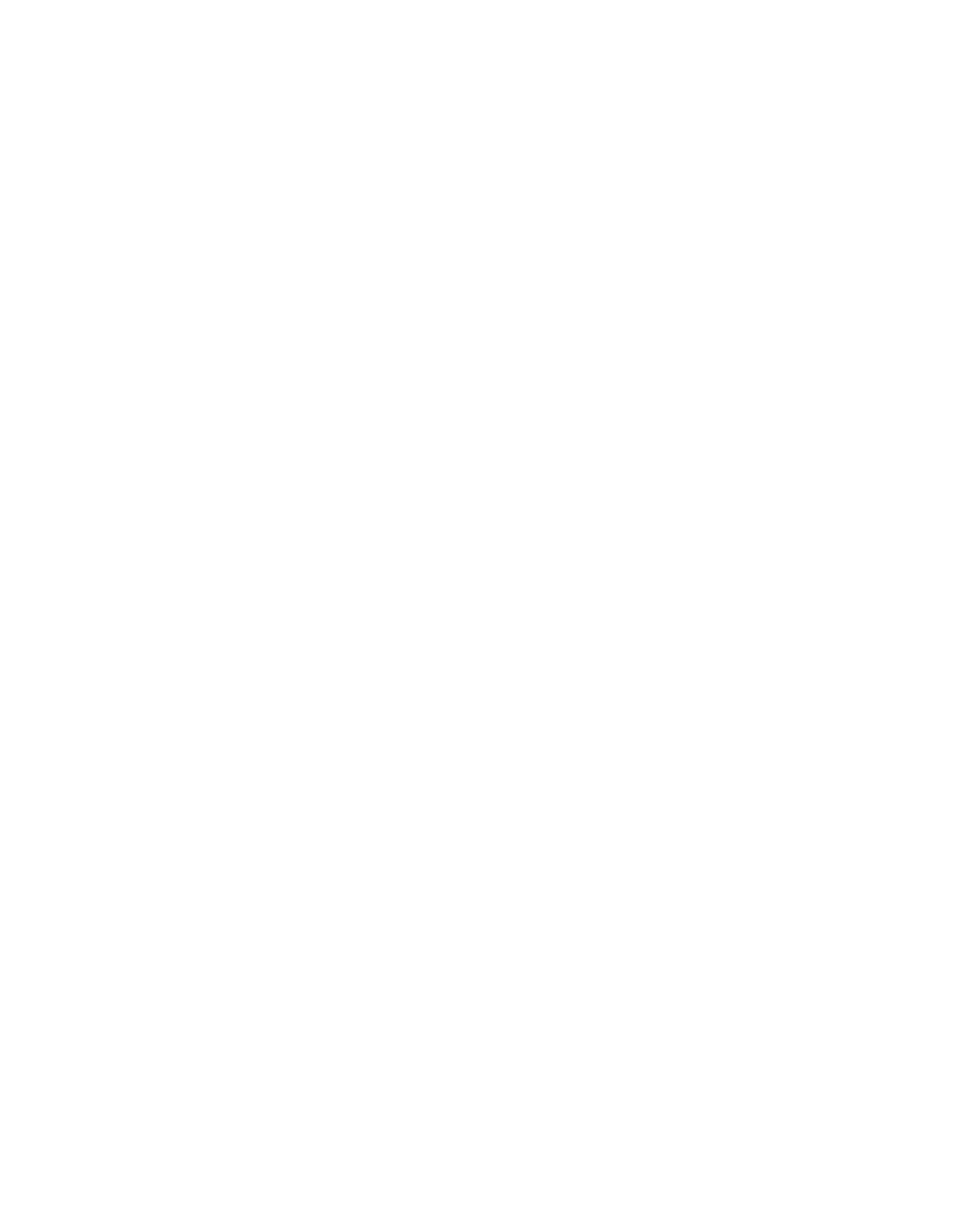**Shepherd of the Bay - Benevolence & Outreach Payments**